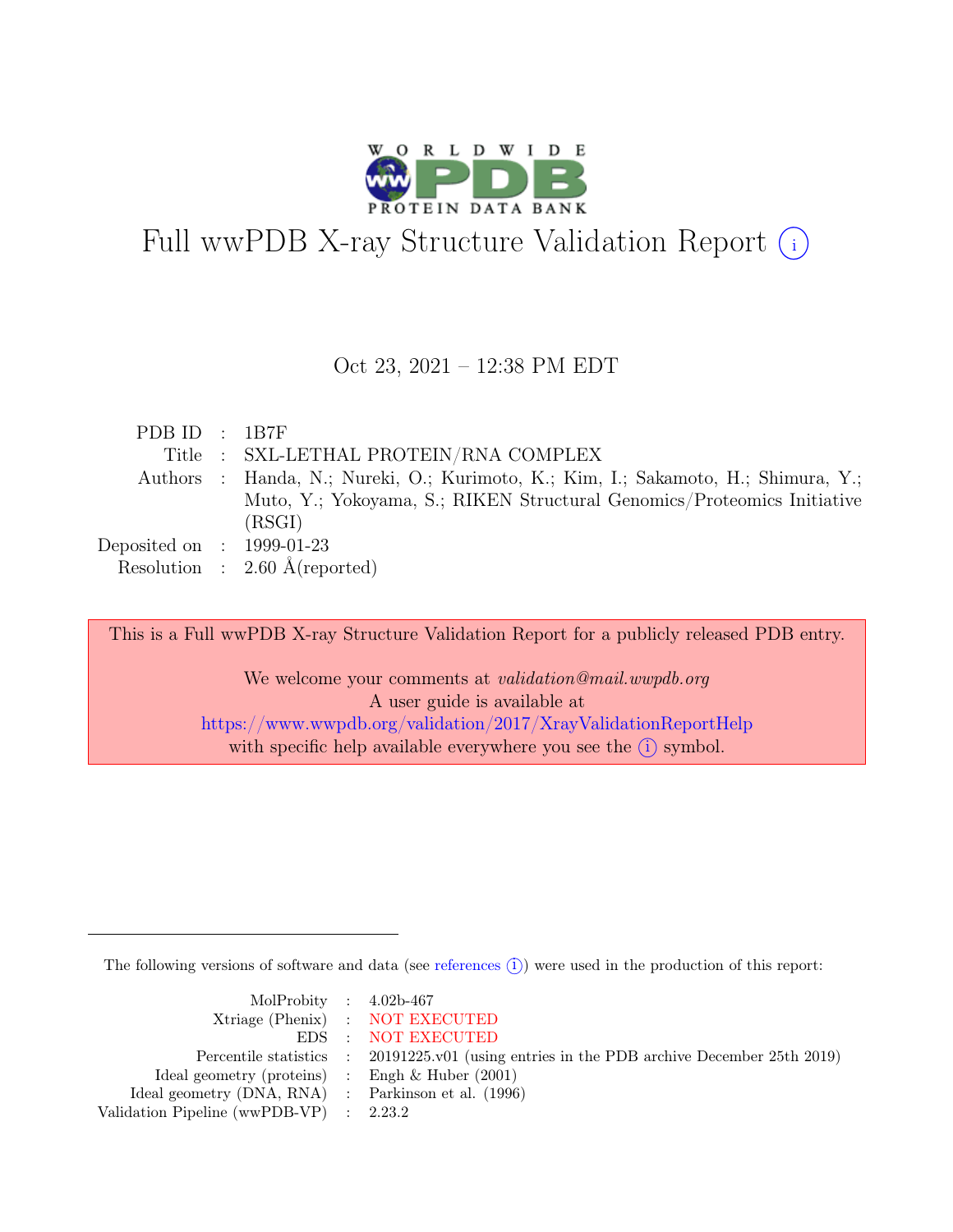# 1 Overall quality at a glance  $(i)$

The following experimental techniques were used to determine the structure: X-RAY DIFFRACTION

The reported resolution of this entry is 2.60 Å.

Percentile scores (ranging between 0-100) for global validation metrics of the entry are shown in the following graphic. The table shows the number of entries on which the scores are based.



| Metric                | Whole archive<br>$(\#\text{Entries})$ | Similar resolution<br>$(\# \text{Entries}, \text{ resolution range}(\AA))$ |
|-----------------------|---------------------------------------|----------------------------------------------------------------------------|
| Clashscore            | 141614                                | 3518 (2.60-2.60)                                                           |
| Ramachandran outliers | 138981                                | $3455(2.60-2.60)$                                                          |
| Sidechain outliers    | 138945                                | $3455(2.60-2.60)$                                                          |
| RNA backbone          | 3102                                  | $1040(2.90-2.30)$                                                          |

The table below summarises the geometric issues observed across the polymeric chains and their fit to the electron density. The red, orange, yellow and green segments of the lower bar indicate the fraction of residues that contain outliers for  $>=$  3, 2, 1 and 0 types of geometric quality criteria respectively. A grey segment represents the fraction of residues that are not modelled. The numeric value for each fraction is indicated below the corresponding segment, with a dot representing fractions  $\leq=5\%$ 

Note EDS was not executed.

| Mol      | Chain | Length |     |     | Quality of chain |     |                         |
|----------|-------|--------|-----|-----|------------------|-----|-------------------------|
|          | D     | 12     | 17% | 25% | 25%              |     | 33%                     |
|          |       | 12     | 25% | 8%  | 25%              | 42% |                         |
| റ        | A     | 168    |     | 52% |                  | 35% | 11%<br>$\bullet\bullet$ |
| $\Omega$ | R     | 168    |     | 48% |                  | 40% | 11%                     |

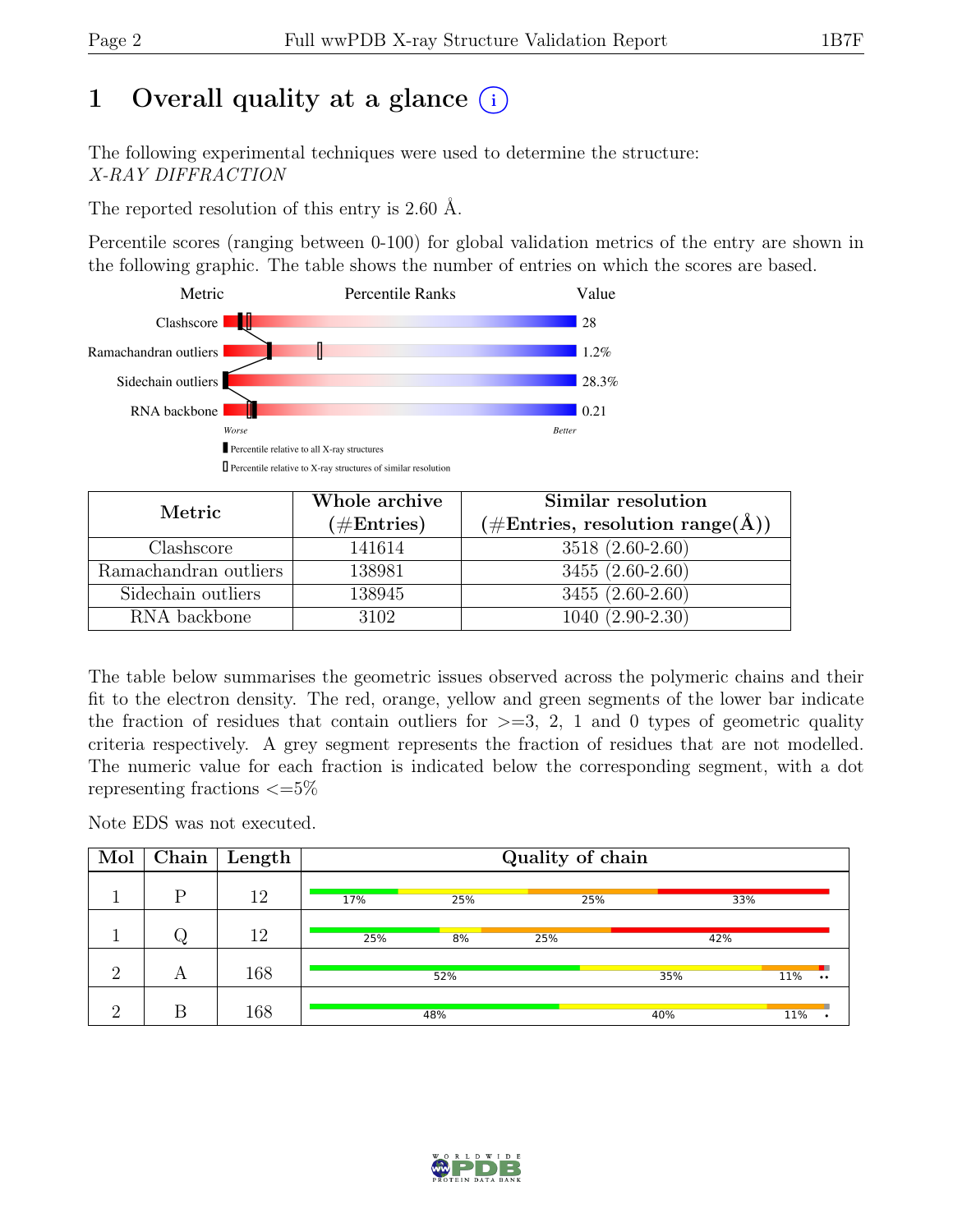## 2 Entry composition  $(i)$

There are 3 unique types of molecules in this entry. The entry contains 3236 atoms, of which 0 are hydrogens and 0 are deuteriums.

In the tables below, the ZeroOcc column contains the number of atoms modelled with zero occupancy, the AltConf column contains the number of residues with at least one atom in alternate conformation and the Trace column contains the number of residues modelled with at most 2 atoms.

• Molecule 1 is a RNA chain called RNA (5'-R(P\*GP\*UP\*UP\*GP\*UP\*UP\*UP\*UP\*UP\*UP  $*UP*U$ -3').

|  |    | Mol   Chain   Residues | Atoms            |      |      | $\text{ZeroOcc} \mid \text{AltConf} \mid \text{Trace}$ |  |  |  |
|--|----|------------------------|------------------|------|------|--------------------------------------------------------|--|--|--|
|  | 12 | Total C N O            |                  |      |      |                                                        |  |  |  |
|  |    |                        | 247 110 30 95 12 |      |      |                                                        |  |  |  |
|  |    | 12                     | Total C N O      |      |      |                                                        |  |  |  |
|  |    |                        | 247              | 110. | - 30 | - 95                                                   |  |  |  |

• Molecule 2 is a protein called PROTEIN (SXL-LETHAL PROTEIN).

| Mol |     | Chain Residues | $\rm{Atoms}$       |               |     |  |  | ZeroOcc   AltConf   Trace |  |
|-----|-----|----------------|--------------------|---------------|-----|--|--|---------------------------|--|
|     |     | 167            | Total C            |               | - N |  |  |                           |  |
|     |     |                | 1329 834 239 252 4 |               |     |  |  |                           |  |
|     |     |                | Total C            |               |     |  |  |                           |  |
|     | 167 | 1329           |                    | 834 239 252 4 |     |  |  |                           |  |

There are 2 discrepancies between the modelled and reference sequences:

|     | Chain   Residue   Modelled   Actual |            | Comment                          | Reference |
|-----|-------------------------------------|------------|----------------------------------|-----------|
| 166 | TYR                                 | <b>PHE</b> | engineered mutation   UNP P19339 |           |
| 166 | TYR                                 | <b>PHE</b> | engineered mutation   UNP P19339 |           |

• Molecule 3 is water.

| Mol |   | Chain   Residues | Atoms                                 | $ZeroOcc$   AltConf |
|-----|---|------------------|---------------------------------------|---------------------|
| 3   | P |                  | Total O<br>7                          |                     |
| 3   |   |                  | Total<br>$\left( \right)$<br>8        |                     |
| 3   |   | 36               | Total<br>$\cup$<br>36<br>36           |                     |
| 3   |   | 33               | Total<br>$\left( \right)$<br>33<br>33 |                     |

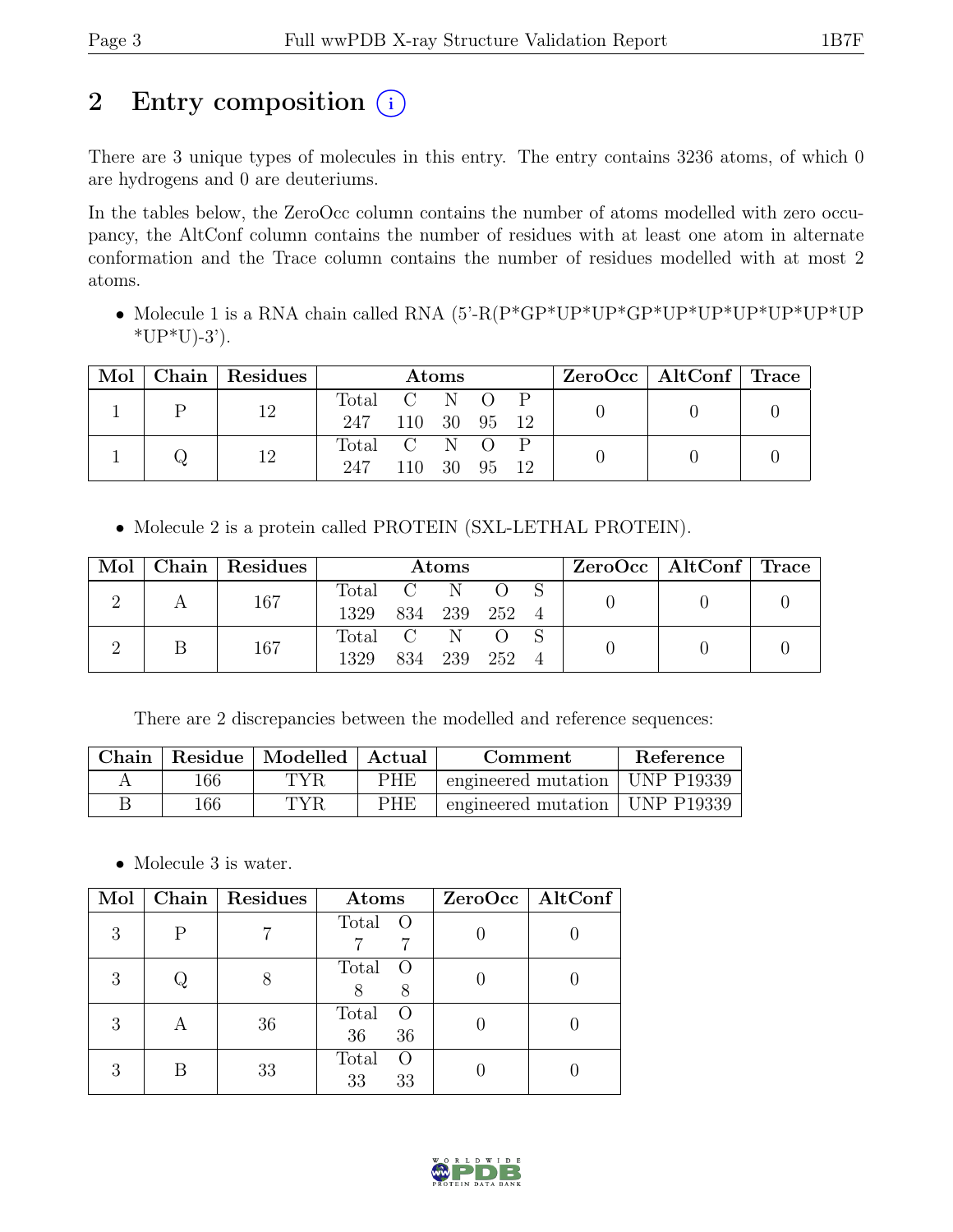# 3 Residue-property plots  $(i)$

These plots are drawn for all protein, RNA, DNA and oligosaccharide chains in the entry. The first graphic for a chain summarises the proportions of the various outlier classes displayed in the second graphic. The second graphic shows the sequence view annotated by issues in geometry. Residues are color-coded according to the number of geometric quality criteria for which they contain at least one outlier: green  $= 0$ , yellow  $= 1$ , orange  $= 2$  and red  $= 3$  or more. Stretches of 2 or more consecutive residues without any outlier are shown as a green connector. Residues present in the sample, but not in the model, are shown in grey.

Note EDS was not executed.

• Molecule 1: RNA  $(5'-R(P*GP*UP*UP*GP*UP*UP*UP*UP*UP*UP*UP*UP*UP*UP*UP*U)-3')$ 

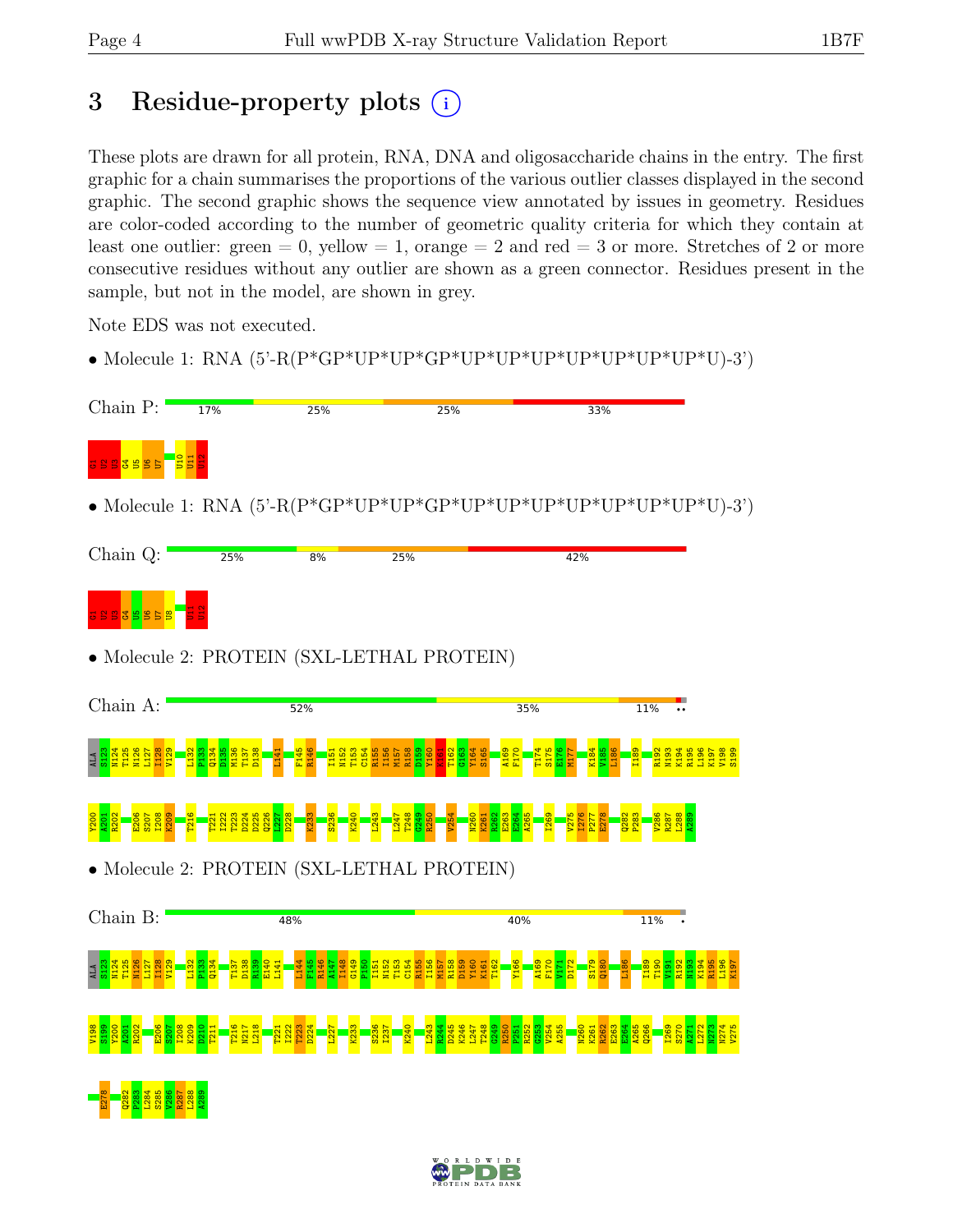### 4 Data and refinement statistics  $(i)$

Xtriage (Phenix) and EDS were not executed - this section is therefore incomplete.

| Property                               | Value                                           | <b>Source</b> |  |
|----------------------------------------|-------------------------------------------------|---------------|--|
| Space group                            | I 2 2 2                                         | Depositor     |  |
| Cell constants                         | 77.90Å<br>86.80Å<br>$160.40\text{\AA}$          | Depositor     |  |
| a, b, c, $\alpha$ , $\beta$ , $\gamma$ | $90.00^\circ$<br>$90.00^\circ$<br>$90.00^\circ$ |               |  |
| Resolution $(A)$                       | - 2.60<br>15.00                                 | Depositor     |  |
| % Data completeness                    | $98.5(15.00-2.60)$                              | Depositor     |  |
| (in resolution range)                  |                                                 |               |  |
| $\mathrm{R}_{merge}$                   | (Not available)                                 | Depositor     |  |
| $\mathrm{R}_{sym}$                     | 0.09                                            | Depositor     |  |
| Refinement program                     | X-PLOR 3.851                                    | Depositor     |  |
| $R, R_{free}$                          | 0.294<br>0.201                                  | Depositor     |  |
| Estimated twinning fraction            | No twinning to report.                          | Xtriage       |  |
| Total number of atoms                  | 3236                                            | wwPDB-VP      |  |
| Average B, all atoms $(A^2)$           | 39.0                                            | wwPDB-VP      |  |

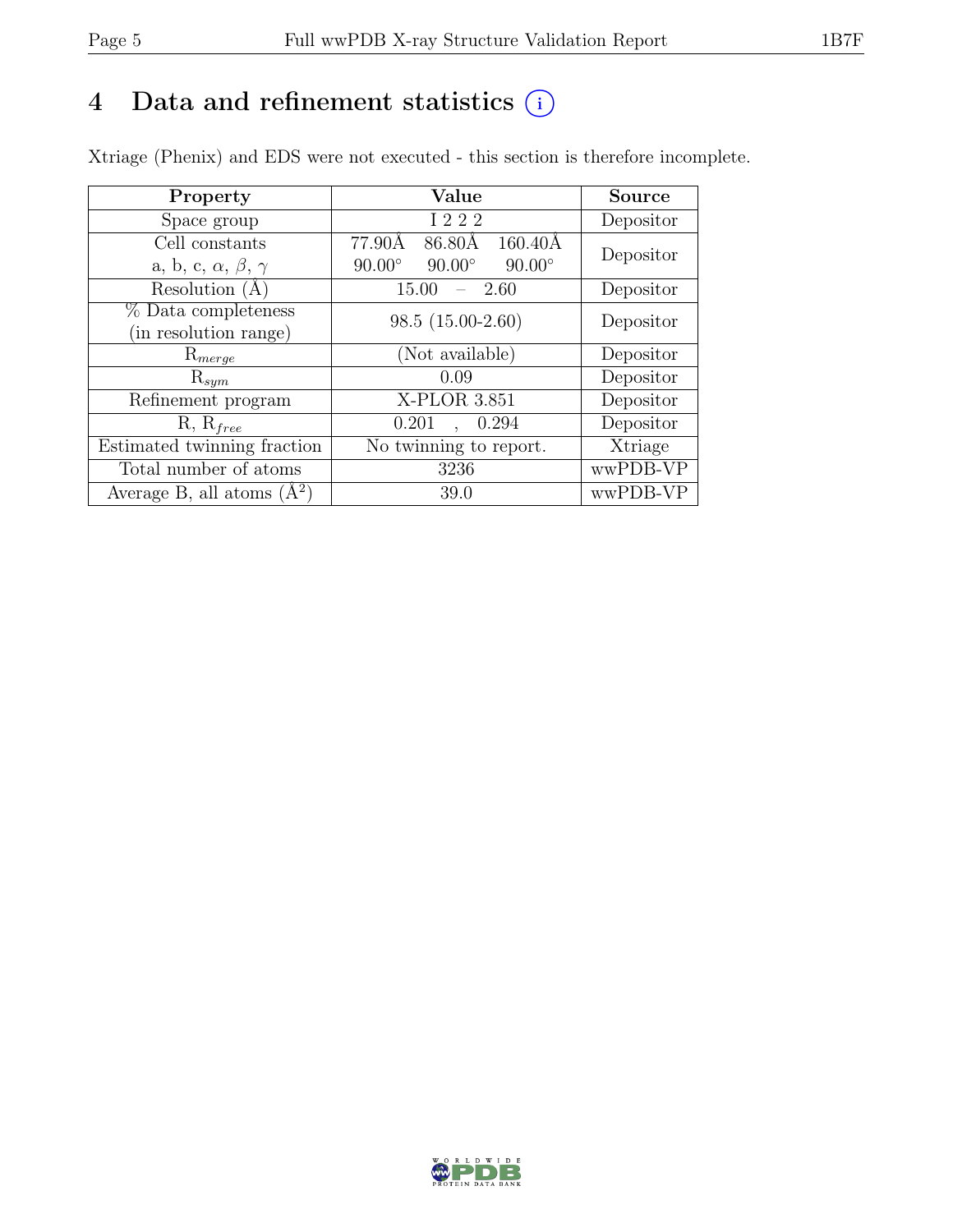# 5 Model quality  $(i)$

### 5.1 Standard geometry  $(i)$

The Z score for a bond length (or angle) is the number of standard deviations the observed value is removed from the expected value. A bond length (or angle) with  $|Z| > 5$  is considered an outlier worth inspection. RMSZ is the root-mean-square of all Z scores of the bond lengths (or angles).

| Mol                         | Chain |             | Bond lengths | Bond angles |                             |  |
|-----------------------------|-------|-------------|--------------|-------------|-----------------------------|--|
|                             |       | <b>RMSZ</b> | # $ Z  > 5$  | RMSZ        | $\ Z\  > 5$                 |  |
|                             | P     | 1.52        | 0/272        | 1.81        | $9/418$ $(2.2\%)$           |  |
|                             |       | 1.66        | 0/272        | 1.84        | $(2.2\%)$<br>$^{\prime}418$ |  |
| $\mathcal{D}_{\mathcal{L}}$ |       | 0.43        | 0/1350       | 0.68        | 0/1823                      |  |
| $\overline{2}$              | В     | 0.48        | 0/1350       | 0.68        | 0/1823                      |  |
| All                         | All   | 0.78        | 3244         | 1.00        | 4482 (<br>$(0.4\%)$         |  |

Chiral center outliers are detected by calculating the chiral volume of a chiral center and verifying if the center is modelled as a planar moiety or with the opposite hand.A planarity outlier is detected by checking planarity of atoms in a peptide group, atoms in a mainchain group or atoms of a sidechain that are expected to be planar.

|  | $\lceil \!\! \lceil \operatorname{Mol} \rceil \!\! \rceil$ Chain $\mid \#\text{Chirality outliers} \mid \#\text{Planarity outliers} \mid$ |
|--|-------------------------------------------------------------------------------------------------------------------------------------------|
|  |                                                                                                                                           |

There are no bond length outliers.

All (18) bond angle outliers are listed below:

| Mol         | Chain          | Res                         | <b>Type</b> | Atoms         | Z       | Observed $(°)$ | Ideal $(°)$ |
|-------------|----------------|-----------------------------|-------------|---------------|---------|----------------|-------------|
|             | P              | 3                           | U           | $O4'$ -C1'-N1 | 9.04    | 115.44         | 108.20      |
| 1           | $\mathbf{P}$   | 1                           | G           | $O4'$ -C1'-N9 | 7.60    | 114.28         | 108.20      |
| 1           | Q              | 6                           | U           | $O4'$ -C1'-N1 | 6.75    | 113.60         | 108.20      |
| 1           | $\mathbf{P}$   | $\mathcal{D}_{\mathcal{L}}$ | U           | $O4'$ -C1'-N1 | 6.34    | 113.28         | 108.20      |
| 1           | $\mathbf{P}$   | 10                          | U           | $O4'$ -C1'-N1 | 6.19    | 113.16         | 108.20      |
| 1           | $\overline{P}$ | 1                           | G           | $C1'-O4'-C4'$ | $-6.06$ | 105.05         | 109.90      |
| 1           | Q              | 11                          | U           | $C3'-C2'-C1'$ | 5.97    | 106.28         | 101.50      |
| 1           | $\mathsf{P}$   | 5                           | U           | $O4'$ -C1'-N1 | 5.95    | 112.96         | 108.20      |
| $\mathbf 1$ | Q              | 3                           | U           | $P-O3'-C3'$   | 5.82    | 126.69         | 119.70      |
| 1           | $\mathbf{P}$   | 12                          | U           | $C3'-C2'-C1'$ | 5.75    | 106.10         | 101.50      |
| 1           | Q              | 12                          | U           | $O4'$ -C1'-N1 | 5.68    | 112.74         | 108.20      |
|             | $\mathbf{P}$   | 3                           | U           | $C1'-O4'-C4'$ | $-5.63$ | 105.39         | 109.90      |
| 1           | Q              | 12                          | U           | $C3'-C2'-C1'$ | 5.56    | 105.95         | 101.50      |
| 1           | Q              | 1                           | G           | $C3'-C2'-C1'$ | 5.45    | 105.86         | 101.50      |

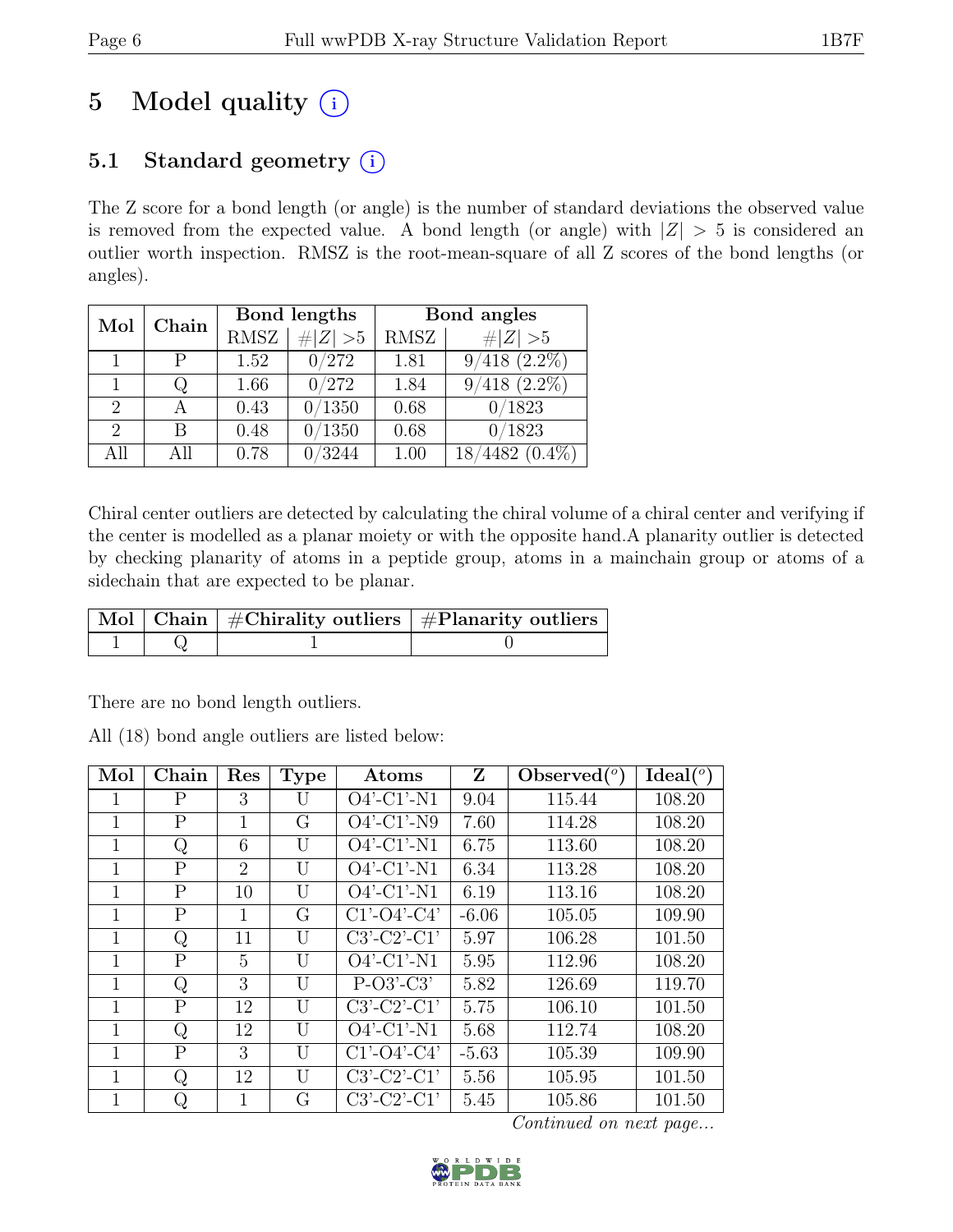| Mol | Chain | Res | Type | Atoms         |      | Observed $(^\circ)$ | Ideal(°) |
|-----|-------|-----|------|---------------|------|---------------------|----------|
|     |       |     |      | $O4'$ -C1'-N1 | 5.40 | 112.52              | 108.20   |
|     |       |     |      | $O4'$ -C1'-N1 | 5.33 | 112.46              | 108.20   |
|     |       |     |      | $C3'-C2'-C1'$ | 5.29 | 105.73              | 101.50   |
|     |       |     |      | $O4'$ -C1'-N1 | 5.22 | 112.38              | 108.20   |

All (1) chirality outliers are listed below:

| Mol   Chain   Res   Type   Atom |  |  |
|---------------------------------|--|--|
|                                 |  |  |

There are no planarity outliers.

#### 5.2 Too-close contacts  $(i)$

In the following table, the Non-H and H(model) columns list the number of non-hydrogen atoms and hydrogen atoms in the chain respectively. The H(added) column lists the number of hydrogen atoms added and optimized by MolProbity. The Clashes column lists the number of clashes within the asymmetric unit, whereas Symm-Clashes lists symmetry-related clashes.

| Mol                         | Chain |      | $\vert$ Non-H $\vert$ H(model) | H(added) | Clashes | Symm-Clashes |
|-----------------------------|-------|------|--------------------------------|----------|---------|--------------|
|                             | D     | 247  |                                | 123      | 16      |              |
|                             |       | 247  |                                | 123      | 20      |              |
| 2                           | Α     | 1329 |                                | 1345     | 73      |              |
| $\mathcal{D}_{\mathcal{L}}$ | В     | 1329 |                                | 1345     | 76      |              |
| З                           | А     | 36   |                                |          |         |              |
| 3                           | B     | 33   |                                |          |         |              |
| 3                           | D     |      |                                |          | 10      |              |
| 3                           |       |      |                                |          | −       |              |
|                             |       | 3236 |                                | 2936     |         | h            |

The all-atom clashscore is defined as the number of clashes found per 1000 atoms (including hydrogen atoms). The all-atom clashscore for this structure is 28.

All (171) close contacts within the same asymmetric unit are listed below, sorted by their clash magnitude.

| Atom-1              | Atom-2          | Interatomic<br>distance $(A)$ | Clash<br>overlap $(\AA)$ |
|---------------------|-----------------|-------------------------------|--------------------------|
| 1:Q:1:G:H4'         | 3:Q:143:HOH:O   | 1.30                          | 1.22                     |
| 1:Q:2:U:C6          | 3:Q:145:HOH:O   | 2.09                          | 1.03                     |
| 1:P:1:G:H4'         | 3:P:59:HOH:O    | 1.61                          | 0.99                     |
| 2: B: 154: CYS: HB3 | 3: B:319: HOH:O | $1.63\,$                      | (197)                    |

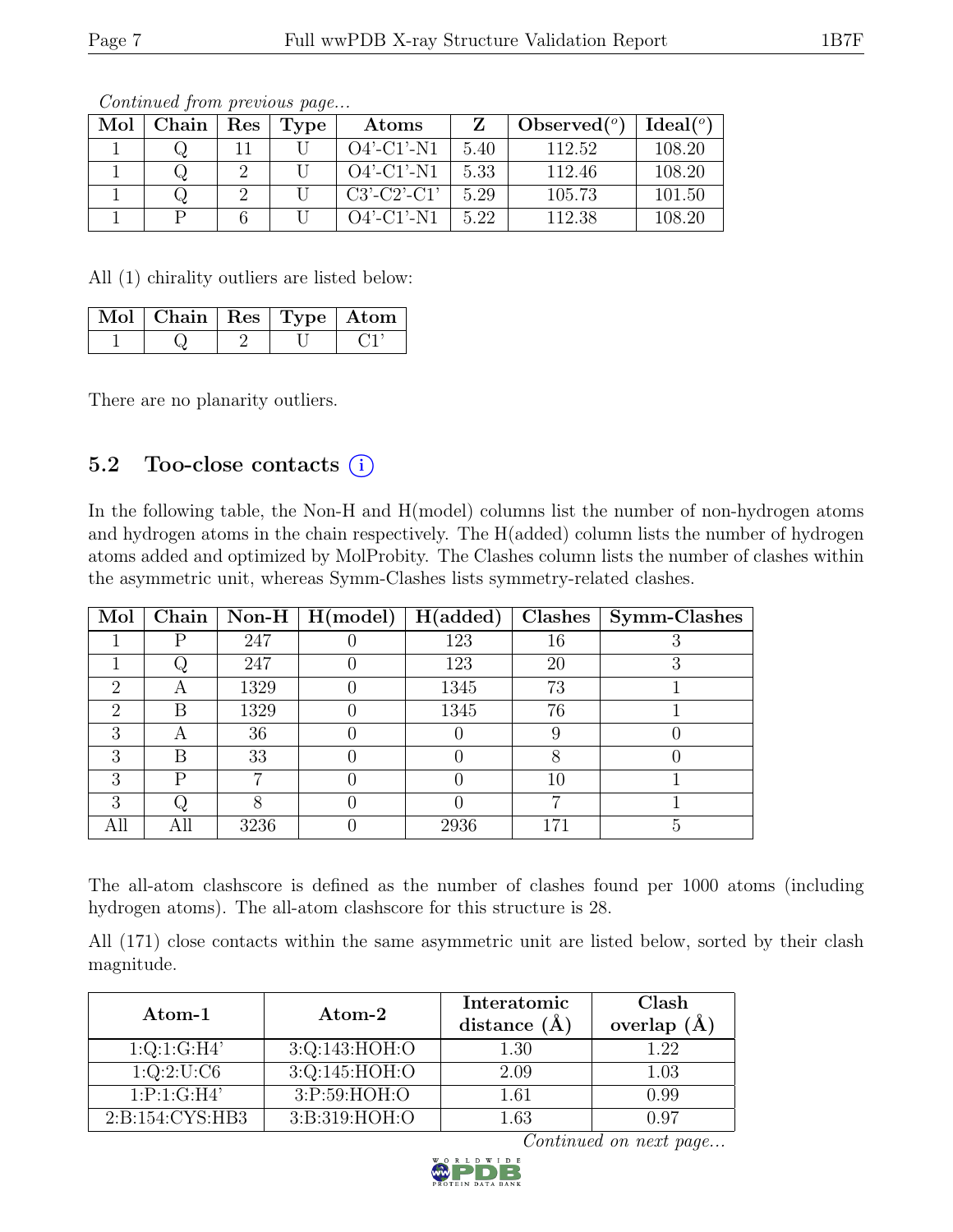| Continuea from previous page |                                | Interatomic       | Clash         |
|------------------------------|--------------------------------|-------------------|---------------|
| Atom-1                       | Atom-2                         | distance $(A)$    | overlap $(A)$ |
| 2:A:160:TYR:O                | 2:A:161:LYS:HB2                | 1.65              | 0.94          |
| 2: B: 154: CYS: SG           | 2:Bi:154:CYS:O                 | 2.26              | 0.92          |
| 2:A:250:ARG:HG2              | 2:A:250:ARG:HH11               | 1.35              | 0.92          |
| 2:A:138:ASP:OD1              | 2:A:154:CYS:SG                 | 2.27              | 0.92          |
| 2:B:124:ASN:HD22             | 2:B:125:THR:HG23               | 1.33              | 0.91          |
| 1:Q:2:U:H6                   | 3:Q:145:HOH:O                  | 1.49              | 0.90          |
| 1:Q:11:U:H1'                 | 2:B:155:ARG:HH21               | $\overline{1}.33$ | 0.90          |
| 2:B:287:ARG:HB3              | 3:B:316:HOH:O                  | 1.72              | 0.89          |
| 2:B:186:LEU:O                | 2:B:189:ILE:HG13               | 1.73              | 0.88          |
| 2:A:261:LYS:HG2              | 3:A:324:HOH:O                  | 1.74              | 0.86          |
| 2:A:154:CYS:SG               | 2:A:154:CYS:O                  | 2.35              | 0.84          |
| 2:B:155:ARG:HH11             | 2:B:155:ARG:HG2                | 1.44              | 0.82          |
| 1:Q:11:U:H1'                 | 2:B:155:ARG:NH2                | 1.95              | 0.82          |
| 2: B: 154: CYS: CB           | 3:B:319:HOH:O                  | 2.23              | 0.82          |
| 2:B:138:ASP:OD1              | 2:B:154:CYS:SG                 | 2.38              | 0.81          |
| 2:A:164:TYR:CD1              | 3:A:325:HOH:O                  | 2.34              | 0.79          |
| 2:A:228:ASP:OD1              | 2:A:240:LYS:HE2                | 1.81              | 0.79          |
| 2:B:206:GLU:HG2              | 2: B:209: LYS: HD3             | 1.66              | 0.78          |
| 3:P:149:HOH:O                | 2:A:208:ILE:CB                 | 2.31              | 0.77          |
| 2:B:154:CYS:SG               | 3:B:317:HOH:O                  | 2.44              | 0.75          |
| 2:A:250:ARG:HG2              | $2:A:\overline{250:ARG:NH1}$   | 2.01              | 0.74          |
| $1: P: 1: \overline{G:H5"$   | 3:P:42:HOH:O                   | 1.86              | 0.74          |
| 2:B:189:ILE:HD12             | 2:B:189:ILE:O                  | 1.90              | 0.72          |
| 2:B:218:LEU:HD23             | 2:B:284:LEU:HD21               | 1.71              | 0.71          |
| 2:B:209:LYS:O                | $2:B:262:AR\overline{G:HB2}$   | 1.90              | 0.71          |
| 1:P:7:U:H5"                  | 1:P:7:U:H6                     | 1.56              | 0.71          |
| 2:B:138:ASP:OD2              | 2:B:154:CYS:SG                 | 2.49              | 0.70          |
| $3:$ P:149:HOH:O             | 2:A:208:ILE:HB                 | 1.90              | 0.70          |
| 2:A:164:TYR:HB3              | 3:A:325:HOH:O                  | 1.91              | 0.70          |
| 2:B:195:ARG:HG2              | 3:B:294:HOH:O                  | 1.95              | 0.67          |
| 2:A:154:CYS:CB               | 3:A:318:HOH:O                  | 2.42              | 0.66          |
| 2:B:124:ASN:ND2              | 2:B:125:THR:HG23               | 2.09              | 0.66          |
| 1:Q:11:U:H4'                 | 1:Q:12:U:O5'                   | 1.96              | 0.66          |
| 2:A:233:LYS:HB2              | 2:A:233:LYS:NZ                 | 2.11              | 0.66          |
| 2:B:189:ILE:HD11             | 2:B:196:LEU:HD12               | 1.75              | 0.66          |
| 2:A:216:THR:HG22             | 2:A:254:VAL:HG13               | 1.77              | 0.66          |
| 2:B:128:ILE:HD12             | 2:B:170:PHE:CE1                | 2.30              | 0.66          |
| 2:A:250:ARG:NH1              | $2: B:274: \overline{ASN:HB2}$ | 2.11              | 0.66          |
| 1:P:12:U:H2'                 | 1:P:12:U:O2                    | 1.96              | 0.66          |
| 1:Q:3:U:OP2                  | 1:Q:4:G:N7                     | 2.30              | 0.64          |
| 2:B:137:THR:OG1              | 2:B:140:GLU:HG3                | 1.97              | 0.64          |

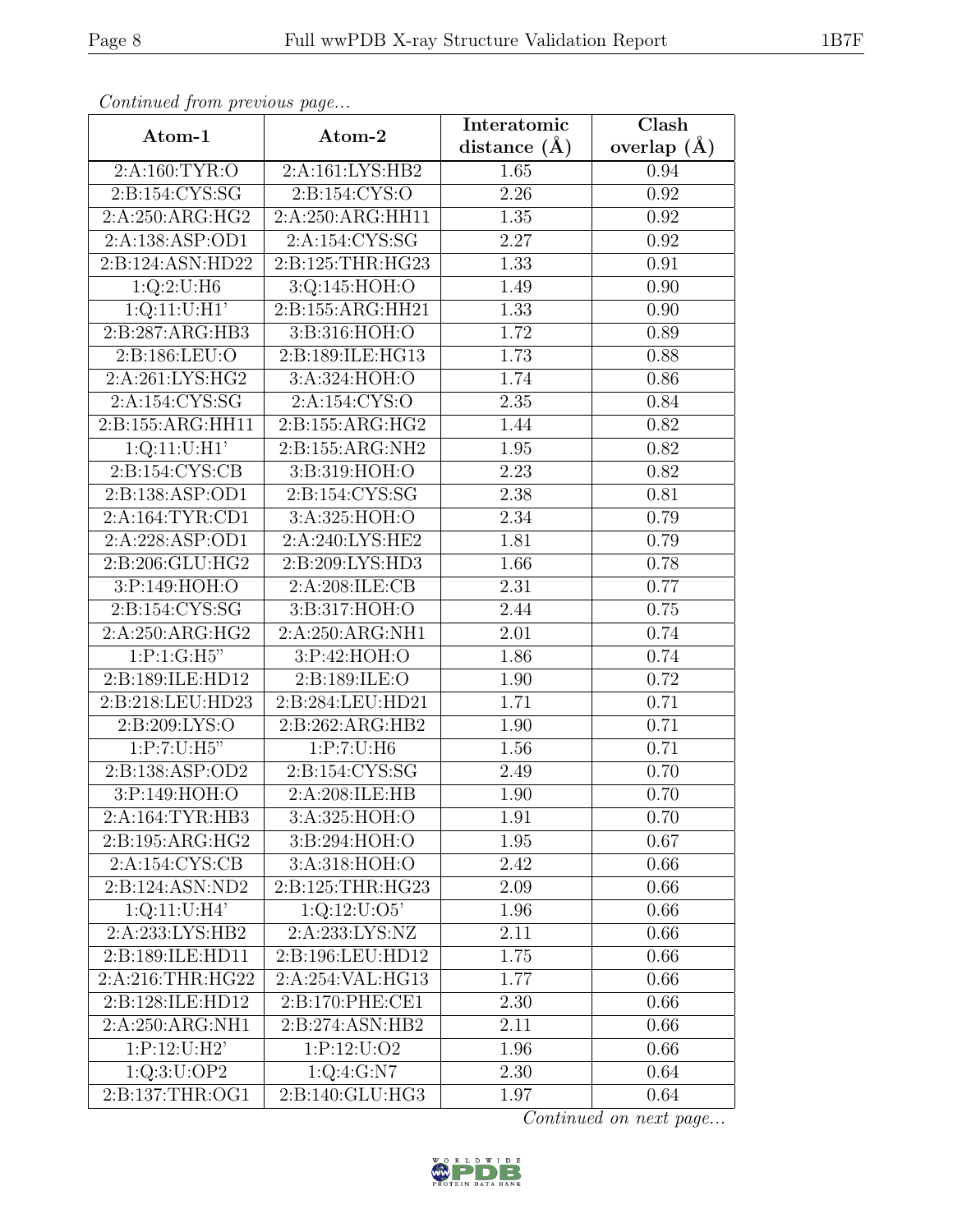| Continua from previous page |                              | Interatomic       | $\overline{\text{Clash}}$ |  |
|-----------------------------|------------------------------|-------------------|---------------------------|--|
| Atom-1                      | Atom-2                       | distance $(\AA)$  | overlap $(A)$             |  |
| 2:A:192:ARG:HG3             | 2:A:192:ARG:NH1              | 2.12              | 0.63                      |  |
| 2: B: 138: ASP: CG          | 2:B:154:CYS:SG               | 2.76              | 0.63                      |  |
| 3:P:149:HOH:O               | 2:A:208:ILE:CG1              | 2.45              | 0.63                      |  |
| 2:B:159:ASP:HB2             | 2:B:166:TYR:OH               | 1.99              | 0.63                      |  |
| 2:B:245:ASP:OD2             | 2:B:248:THR:HG23             | 1.99              | 0.62                      |  |
| 2:A:134:GLN:NE2             | 2:A:165:SER:O                | 2.33              | 0.62                      |  |
| 2:A:192:ARG:HG3             | 2:A:192:ARG:HH11             | 1.62              | 0.62                      |  |
| 2:B:144:LEU:HD12            | 3:B:301:HOH:O                | 1.99              | 0.62                      |  |
| 2:B:155:ARG:HG2             | 2:B:155:ARG:NH1              | $\overline{2.15}$ | $\overline{0.61}$         |  |
| $1:Q:3:\overline{U:O3'}$    | 1:Q:4:G:CS                   | 2.54              | 0.60                      |  |
| 2:A:198:VAL:HG13            | 3: A:306: HOH:O              | 2.00              | 0.60                      |  |
| 2:A:233:LYS:HB2             | $2:A:23\overline{3:LYS:HZ2}$ | 1.67              | 0.60                      |  |
| 2:B:254:VAL:HG12            | 2: B: 255: ALA: N            | 2.17              | 0.59                      |  |
| 1:P:1:G:H2'                 | 3:P:42:HOH:O                 | 2.02              | 0.59                      |  |
| 2:A:233:LYS:NZ              | 2:A:233:LYS:CB               | 2.65              | 0.59                      |  |
| 2:B:155:ARG:NH2             | 2:B:157:MET:HE1              | 2.18              | 0.59                      |  |
| 2:A:250:ARG:HH12            | 2:B:274:ASN:HB2              | 1.68              | 0.58                      |  |
| 2:B:160:TYR:O               | 2:B:161:LYS:HB2              | 2.05              | 0.57                      |  |
| 2:A:260:ASN:HB3             | 2:A:261:LYS:HE2              | 1.87              | 0.57                      |  |
| 1:Q:2:U:C5                  | 3:Q:145:HOH:O                | 2.47              | 0.57                      |  |
| 2:B:126:ASN:HD22            | 2:B:127:LEU:N                | 2.01              | 0.57                      |  |
| 2:A:261:LYS:CG              | 3:A:324:HOH:O                | 2.44              | 0.56                      |  |
| 2:A:265:ALA:O               | 2:A:269:ILE:HG13             | 2.04              | 0.56                      |  |
| 1: P:3: U: C2               | 2:A:254:VAL:HG22             | 2.41              | 0.56                      |  |
| 2:A:202:ARG:HD2             | 2:A:260:ASN:ND2              | 2.20              | 0.56                      |  |
| 2:A:138:ASP:CG              | 2:A:154:CYS:SG               | 2.84              | 0.55                      |  |
| 2: B: 155: ARG: O           | 2:B:169:ALA:HB1              | 2.07              | 0.55                      |  |
| 2:A:186:LEU:O               | 2:A:189:ILE:HG23             | 2.07              | 0.55                      |  |
| 2:B:126:ASN:HD22            | 2:B:127:LEU:H                | 1.55              | 0.55                      |  |
| 1:P:11:U:H4'                | 1:P:12:U:H5'                 | 1.89              | 0.55                      |  |
| 1:Q:1:G:H5"                 | 3:Q:20:HOH:O                 | 2.07              | 0.54                      |  |
| 1:P:1:G:O2'                 | 1:P:2:U:OP1                  | 2.19              | 0.54                      |  |
| 2:A:160:TYR:O               | 2:A:161:LYS:CB               | 2.47              | 0.53                      |  |
| 1:Q:1:G:O2'                 | 1:Q:2:U:P                    | 2.67              | 0.53                      |  |
| 1:P:12:U:O2                 | 1:P:12:U:C2'                 | 2.56              | 0.53                      |  |
| 1:P:7:U:H3                  | 2:A:164:TYR:HH               | 1.56              | 0.53                      |  |
| 2:B:254:VAL:HG12            | 2: B:255:ALA:H               | 1.71              | 0.52                      |  |
| 2:B:248:THR:OG1             | 2:B:250:ARG:HB2              | 2.09              | 0.52                      |  |
| 2:A:192:ARG:HH11            | 2:A:192:ARG:CG               | 2.23              | 0.52                      |  |
| 1:Q:1:G:H3'                 | 3:Q:20:HOH:O                 | 2.11              | 0.51                      |  |
| 2:A:154:CYS:SG              | 3:A:318:HOH:O                | 2.59              | 0.51                      |  |

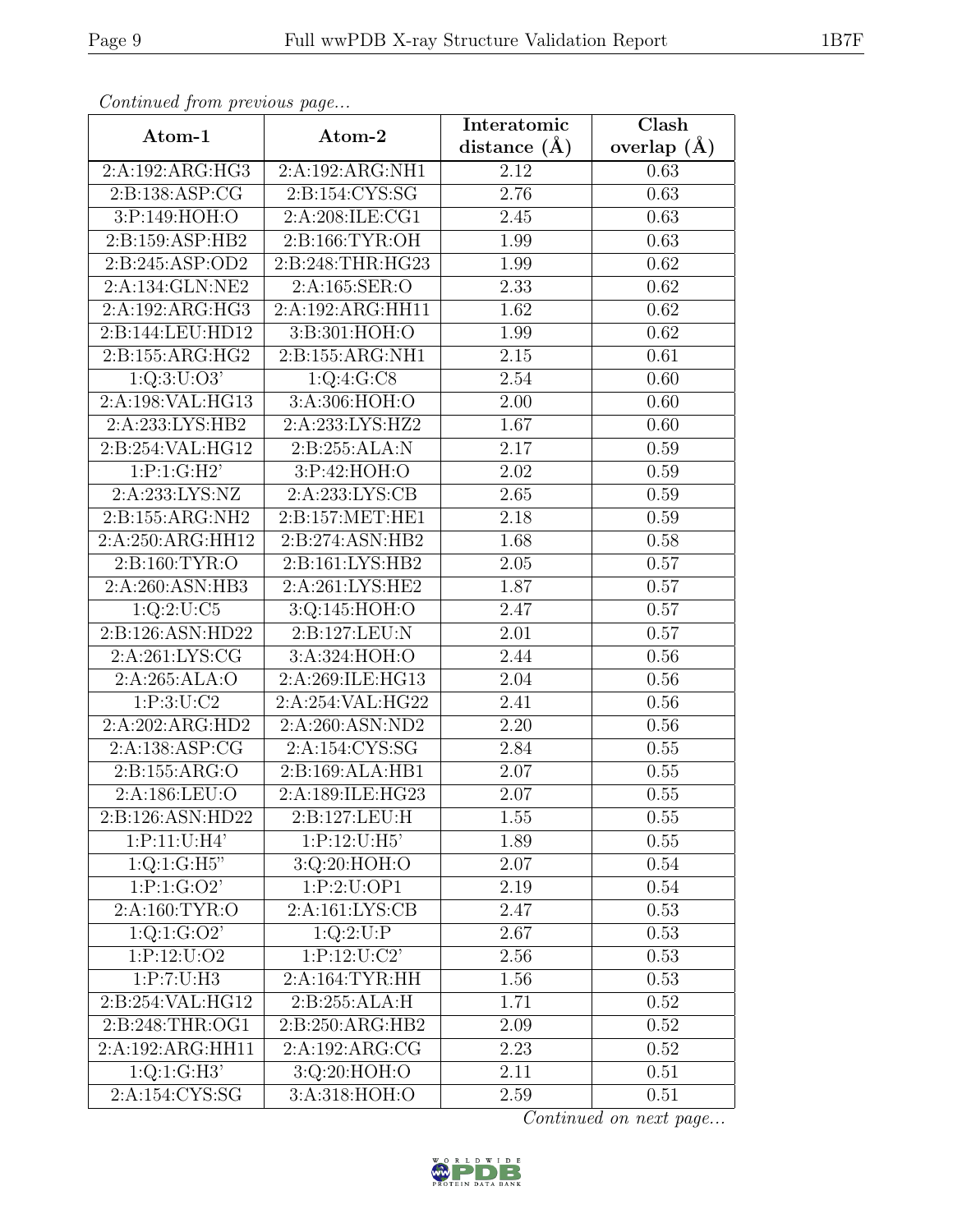| Continuation procession page |                              | Interatomic       | $\overline{\text{Clash}}$ |
|------------------------------|------------------------------|-------------------|---------------------------|
| Atom-1                       | Atom-2                       | distance $(\AA)$  | overlap $(\AA)$           |
| 1:Q:1:G:C3'                  | 3:Q:20:HOH:O                 | 2.58              | 0.51                      |
| 2:A:261:LYS:CD               | 3:A:324:HOH:O                | 2.58              | 0.51                      |
| 2:B:180:GLN:HG2              | 2:B:200:TYR:OH               | 2.11              | 0.50                      |
| 2:A:146:ARG:HA               | 2:A:151:ILE:HD12             | 1.93              | 0.50                      |
| 2:A:156:ILE:CG2              | 2:A:156:ILE:O                | 2.58              | 0.50                      |
| 2: B: 154: CYS: CB           | 3:B:317:HOH:O                | 2.60              | 0.49                      |
| 2:A:145:PHE:C                | 2:A:151:ILE:HD11             | $\overline{2.32}$ | 0.49                      |
| 2: B: 128: ILE: O            | 2:B:128:ILE:HG23             | 2.11              | 0.49                      |
| 2:A:129:VAL:HG11             | 2:A:132:LEU:HD21             | $\overline{1.95}$ | 0.49                      |
| 3:P:149:HOH:O                | 2:A:208:ILE:HG21             | 2.13              | 0.49                      |
| 2:A:146:ARG:N                | 2:A:151:ILE:HD11             | 2.28              | 0.49                      |
| 2:A:155:ARG:O                | 2:A:169:ALA:HB1              | 2.12              | 0.49                      |
| 2:B:127:LEU:HD21             | 2:B:179:SER:OG               | 2.13              | 0.48                      |
| 1:P:11:U:O4'                 | 2:A:157:MET:HE1              | 2.14              | 0.48                      |
| 2:A:124:ASN:HB3              | 2:A:125:THR:H                | $\overline{1.51}$ | 0.48                      |
| 1:P:11:U:H4'                 | 1:P:12:U:C5'                 | 2.44              | 0.48                      |
| 2:A:156:ILE:O                | 2:A:156:ILE:HG22             | 2.14              | 0.48                      |
| 1: P:3: U: C2                | 2:A:254:VAL:CG2              | 2.97              | 0.48                      |
| 1:P:1:G:C2'                  | 3:P:42:HOH:O                 | 2.61              | 0.47                      |
| 2:A:128:ILE:HG23             | 2:A:128:ILE:O                | 2.15              | 0.47                      |
| 2:B:202:ARG:HD2              | 2:B:260:ASN:OD1              | 2.13              | 0.47                      |
| 3:P:149:HOH:O                | 2:A:208:ILE:HG13             | 2.10              | 0.47                      |
| 1:Q:3:U:O3'                  | 1:Q:4:G:H8                   | 1.94              | 0.47                      |
| 2:A:132:LEU:HD23             | 2:A:196:LEU:HD22             | $\overline{1.95}$ | 0.47                      |
| 2:A:129:VAL:CG1              | 2:A:132:LEU:HD21             | 2.44              | 0.47                      |
| 2:B:159:ASP:OD2              | 2:B:162:THR:HG23             | 2.14              | 0.47                      |
| 2:B:222:ILE:HG13             | 2:B:223:THR:N                | 2.30              | 0.47                      |
| 1:Q:7:U:H2'                  | 1:Q:8:U:CG                   | 2.50              | 0.47                      |
| 2:A:282:GLN:HG2              | 2:A:283:PRO:HD2              | 1.96              | 0.47                      |
| 2:B:138:ASP:OD1              | 2:B:138:ASP:O                | 2.33              | 0.47                      |
| 2: B: 160: TYR:O             | 2: B: 161: LYS: CB           | 2.62              | 0.47                      |
| 2:B:127:LEU:HD13             | 2:B:198:VAL:CG1              | 2.46              | 0.46                      |
| 3:P:149:HOH:O                | 2:A:208:ILE:CG2              | 2.61              | 0.46                      |
| 1:Q:3:U:O2'                  | 1:Q:4:G:H5'                  | 2.16              | 0.46                      |
| 2:B:124:ASN:HB3              | 2:B:125:THR:H                | 1.59              | 0.46                      |
| 2:A:269:ILE:HG12             | 2:A:286:VAL:HG12             | 1.98              | 0.46                      |
| 2:A:277:PRO:HD2              | 2:A:282:GLN:O                | 2.16              | 0.46                      |
| 2:B:153:THR:HG22             | 2: B: 172: ASP: CB           | 2.45              | 0.46                      |
| 1:Q:4:G:H4'                  | 2:B:243:LEU:HD11             | 1.97              | 0.46                      |
| 2:B:216:THR:O                | $2:B:217:ASN:H\overline{B2}$ | 2.16              | 0.46                      |
| 2:B:146:ARG:N                | 2:B:151:ILE:HD11             | 2.30              | 0.45                      |

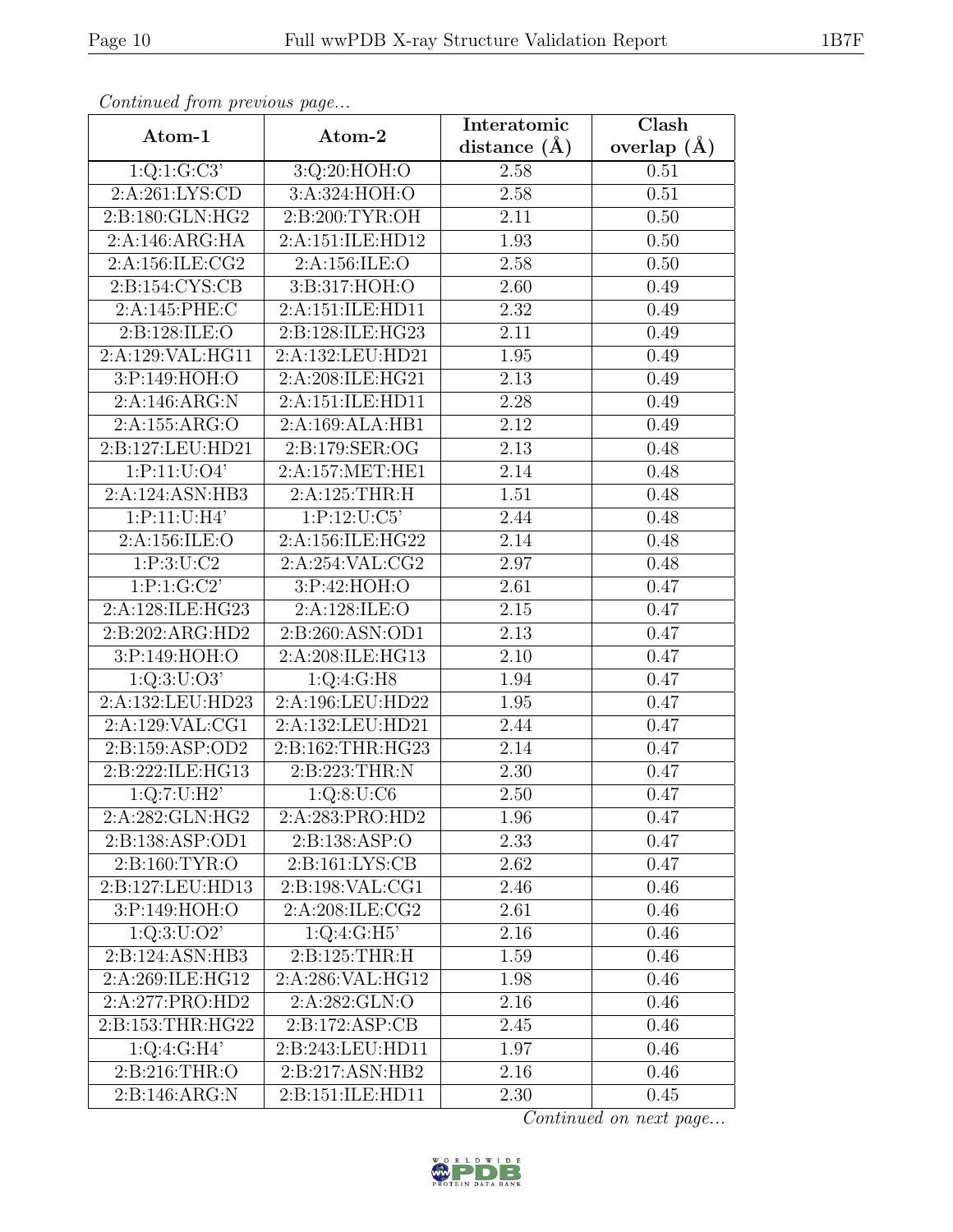| Continueu from pretious page  |                     | Interatomic       | Clash         |
|-------------------------------|---------------------|-------------------|---------------|
| Atom-1                        | Atom-2              | distance $(A)$    | overlap $(A)$ |
| 2:B:233:LYS:N                 | 3:B:292:HOH:O       | 2.34              | 0.45          |
| 2:B:148:ILE:HG22              | 2: B: 149: GLY: N   | 2.30              | 0.45          |
| 2:B:206:GLU:HA                | 2:B:209:LYS:HG3     | 1.99              | 0.45          |
| 2:B:128:ILE:HD12              | 2:B:170:PHE:CZ      | 2.50              | 0.45          |
| 2:A:127:LEU:O                 | 2:A:170:PHE:HA      | 2.17              | 0.45          |
| 2:A:276:ILE:HD12              | 2:A:276:ILE:H       | 1.82              | 0.45          |
| 2:B:156:ILE:O                 | 2: B: 156: ILE: CG2 | 2.64              | 0.45          |
| 1:Q:3:U:OP2                   | 1:Q:3:U:H3'         | 2.17              | 0.45          |
| 2:A:250:ARG:CZ                | 2:B:274:ASN:HB2     | 2.47              | 0.45          |
| 2:B:272:LEU:O                 | 2:B:275:VAL:HG13    | 2.16              | 0.44          |
| 2:A:134:GLN:HE22              | 2:A:165:SER:N       | 2.15              | 0.44          |
| 2:A:141:LEU:HD23              | 2:A:141:LEU:HA      | 1.88              | 0.44          |
| 2:A:124:ASN:O                 | 2:A:200:TYR:HE1     | 2.00              | 0.44          |
| 2:A:222:ILE:HG13              | 2:A:223:THR:N       | 2.33              | 0.43          |
| 2:A:278:GLU:OE1               | 2:A:278:GLU:HA      | 2.18              | 0.43          |
| 2:B:189:ILE:CD1               | 2:B:196:LEU:HG      | 2.48              | 0.43          |
| 2:A:202:ARG:HH11              | 2:A:260:ASN:HD22    | 1.67              | 0.43          |
| 2:B:155:ARG:NH1               | 2:B:155:ARG:CG      | 2.82              | 0.43          |
| 2:A:177:MET:HE2               | 2:A:177:MET:HB3     | 1.90              | 0.42          |
| 2:A:250:ARG:NH1               | 2:B:274:ASN:CB      | 2.80              | 0.42          |
| 2:A:138:ASP:OD2               | 2:A:154:CYS:SG      | 2.78              | 0.42          |
| 2:A:146:ARG:CA                | 2:A:151:ILE:HD12    | 2.50              | 0.42          |
| 2:B:189:ILE:HD12              | 2:B:196:LEU:HG      | 2.01              | 0.42          |
| 2:A:193:ASN:OD1               | 2:A:193:ASN:N       | 2.42              | 0.42          |
| 1:P:7:U:H5"                   | 1:P:7:U:C6          | 2.45              | 0.42          |
| 2: A:206: GLU:O               | 2:A:209:LYS:HB2     | $\overline{2.19}$ | 0.42          |
| 1:P:12:U:O2'                  | 2:A:158:ARG:N       | 2.53              | 0.42          |
| $1:Q:4:\overline{G:OP1}$      | 2:B:252:ARG:NH2     | 2.53              | 0.41          |
| 2:B:211:THR:HG22              | 2:B:262:ARG:HA      | 2.01              | 0.41          |
| 1:Q:3:U:C2                    | 2: B:254:VAL:CG2    | 3.04              | 0.41          |
| $2: \overline{B:161:LYS:HB2}$ | 2:B:161:LYS:HE2     | 1.69              | 0.41          |
| 2:B:186:LEU:HD12              | 2:B:186:LEU:HA      | 1.91              | 0.41          |
| 2:B:197:LYS:O                 | 2:B:197:LYS:HG3     | 2.18              | 0.41          |
| 2: B: 274: ASN:O              | 2:B:274:ASN:CG      | 2.59              | 0.41          |
| 2:B:129:VAL:CG1               | 2:B:132:LEU:HD21    | 2.51              | 0.41          |
| 2:B:153:THR:HG22              | 2:B:172:ASP:HB3     | 2.03              | 0.41          |
| 2:A:128:ILE:HD12              | 2:A:170:PHE:CE1     | 2.56              | 0.40          |
| 2:B:202:ARG:NH1               | 2:B:208:ILE:HG13    | 2.36              | 0.40          |
| 2: A:160: TYR: N              | 2:A:160:TYR:CD1     | 2.89              | 0.40          |
| 2:A:208:ILE:HD11              | 3:A:302:HOH:O       | 2.21              | 0.40          |
| 2: B:216: THR:OG1             | 2:B:285:SER:HB3     | 2.22              | 0.40          |

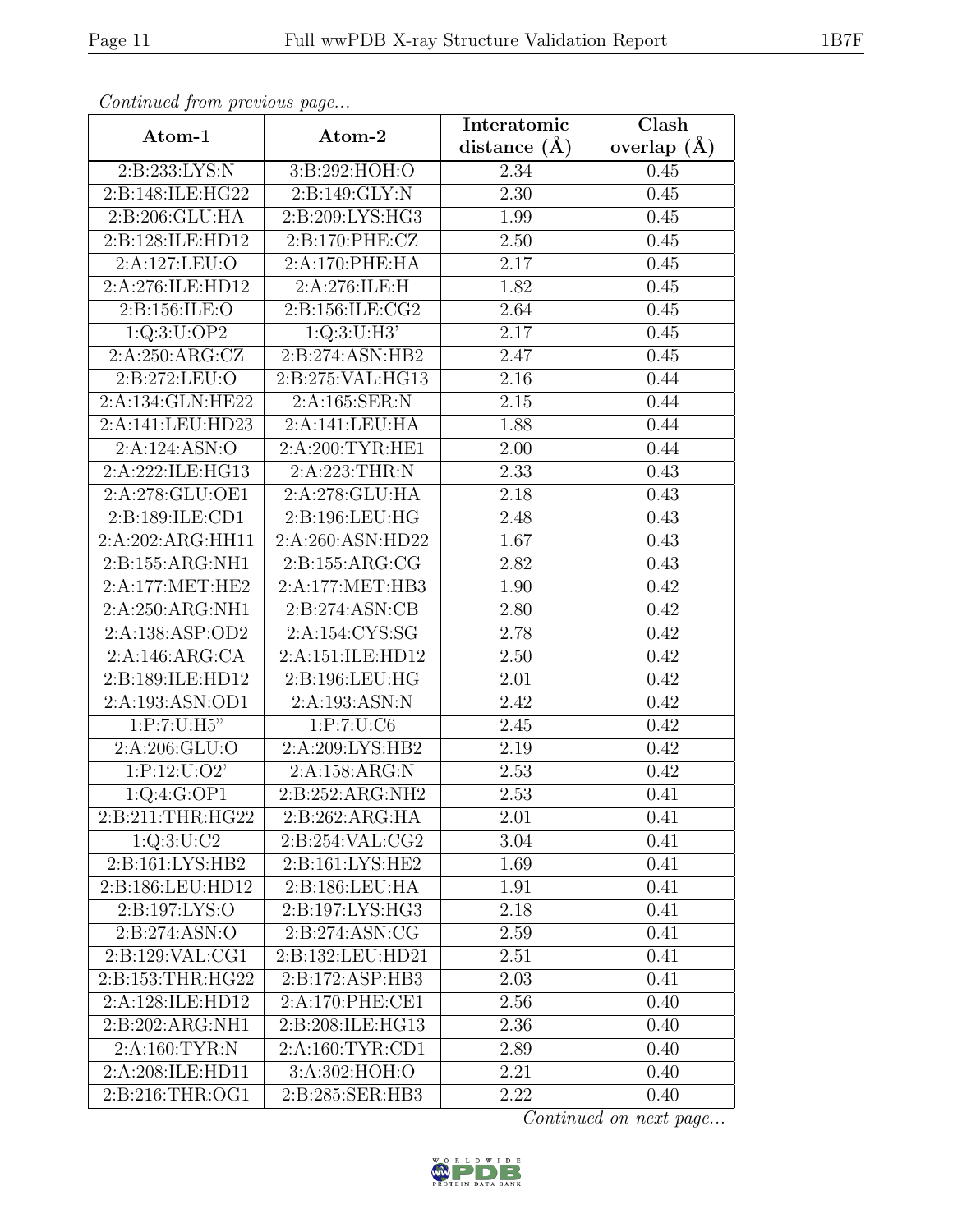| Atom-1              | Atom-2              | Interatomic<br>distance (A) | Clash<br>overlap $(A)$ |
|---------------------|---------------------|-----------------------------|------------------------|
| 2:B:278:GLU:OE1     | 2:B:278:GLU:HA      | 2.22                        | 0.40                   |
| 2: B: 140: GLU: OE1 | 2:B:192:ARG:NH2     | 2.55                        | 0.40                   |
| 2:B:265:ALA:O       | 2: B:269: ILE: HG13 | 9 99                        | 0.40                   |

All (5) symmetry-related close contacts are listed below. The label for Atom-2 includes the symmetry operator and encoded unit-cell translations to be applied.

| Atom-1          | Atom-2                          | Interatomic<br>distance $(\AA)$ | Clash<br>overlap $(A)$ |
|-----------------|---------------------------------|---------------------------------|------------------------|
| 1: P: 4: G: N7  | $\overline{1:Q:2:U:O4[2\_665]}$ | 1.88                            | 0.32                   |
| 1:P:3:U:OP2     | 1:Q:2:U:O4[2]<br>665            | 1.97                            | 0.23                   |
| 1:P:2:U:O2      | $\overline{1:Q:4:G:O6[2\_665]}$ | 2.11                            | 0.09                   |
| 2:A:206:GLU:OE2 | 2: B: 154: CYS: SG[1]<br>565    | 2.13                            | 0.07                   |
| 3:P:42:HOH:O    | 3:Q:20:HOH:O[2]<br>665          | 2.19                            |                        |

### 5.3 Torsion angles (i)

#### 5.3.1 Protein backbone (i)

In the following table, the Percentiles column shows the percent Ramachandran outliers of the chain as a percentile score with respect to all X-ray entries followed by that with respect to entries of similar resolution.

The Analysed column shows the number of residues for which the backbone conformation was analysed, and the total number of residues.

| Mol | Chain | Analysed                      | Favoured   Allowed   Outliers |          |          | Percentiles         |
|-----|-------|-------------------------------|-------------------------------|----------|----------|---------------------|
|     |       | $165/168$ (98\%)              | $155(94\%)$                   | $8(5\%)$ | $2(1\%)$ | <sup>27</sup><br>13 |
|     |       | $165/168$ (98\%)              | $154(93\%)$                   | $9(6\%)$ | $2(1\%)$ | $\vert$ 27<br>13    |
| All | All   | $330/336$ (98\%)   309 (94\%) |                               | 17(5%)   | $4(1\%)$ | <sup>27</sup><br>13 |

All (4) Ramachandran outliers are listed below:

| $\operatorname{Mol}$ | Chain | Res | <b>Type</b> |
|----------------------|-------|-----|-------------|
|                      |       | 161 | <b>LYS</b>  |
|                      |       | 157 | <b>MET</b>  |
|                      |       | 161 | <b>LYS</b>  |
|                      |       | 157 | VLETI       |

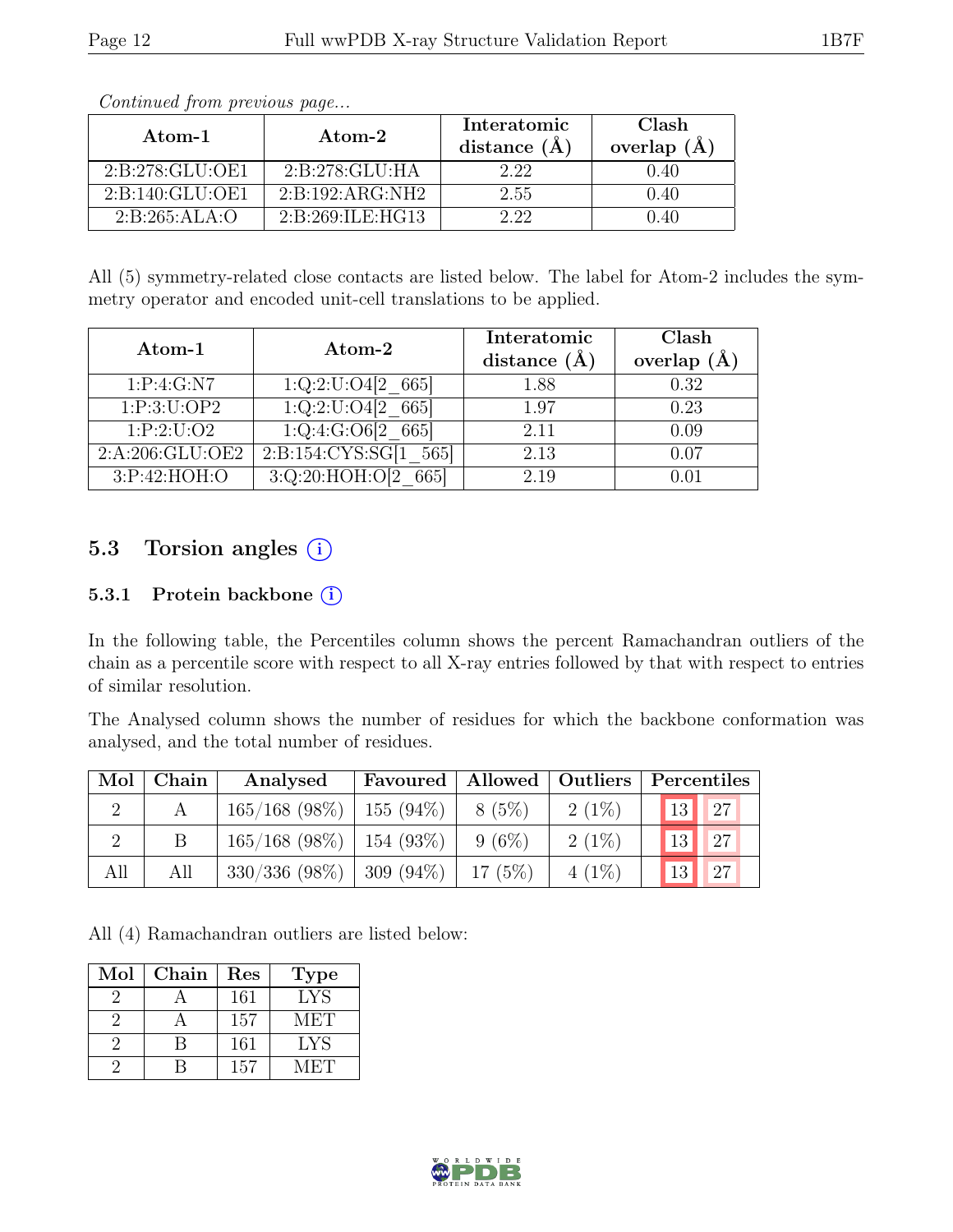#### 5.3.2 Protein sidechains (i)

In the following table, the Percentiles column shows the percent sidechain outliers of the chain as a percentile score with respect to all X-ray entries followed by that with respect to entries of similar resolution.

The Analysed column shows the number of residues for which the sidechain conformation was analysed, and the total number of residues.

| Mol | Chain | Analysed         | Rotameric   Outliers |             |             | Percentiles             |  |
|-----|-------|------------------|----------------------|-------------|-------------|-------------------------|--|
|     |       | $145/145$ (100%) | $100(69\%)$          | $45(31\%)$  |             | $\boxed{0}$ $\boxed{0}$ |  |
|     |       | $145/145$ (100%) | $108(74\%)$          | 37 $(26\%)$ | $\boxed{0}$ | $\boxed{1}$             |  |
| All | All   | $290/290(100\%)$ | $208(72\%)$          | 82 (28\%)   |             |                         |  |

All (82) residues with a non-rotameric sidechain are listed below:

| Mol                                   | Chain                                                                                                                                                                                                                                                                                                                                                                                        | Res              | $\overline{\text{Type}}$                   |
|---------------------------------------|----------------------------------------------------------------------------------------------------------------------------------------------------------------------------------------------------------------------------------------------------------------------------------------------------------------------------------------------------------------------------------------------|------------------|--------------------------------------------|
| $\overline{2}$                        |                                                                                                                                                                                                                                                                                                                                                                                              | 126              | <b>ASN</b>                                 |
| $\overline{2}$                        |                                                                                                                                                                                                                                                                                                                                                                                              | 128              | <b>ILE</b>                                 |
| $\overline{2}$                        |                                                                                                                                                                                                                                                                                                                                                                                              | 136              | <b>MET</b>                                 |
| $\overline{2}$                        |                                                                                                                                                                                                                                                                                                                                                                                              | $\overline{137}$ | <b>THR</b>                                 |
| $\frac{2}{2}$                         |                                                                                                                                                                                                                                                                                                                                                                                              | 141              | LEU                                        |
|                                       |                                                                                                                                                                                                                                                                                                                                                                                              | 146              | $\overline{\text{ARG}}$                    |
| $\overline{2}$                        |                                                                                                                                                                                                                                                                                                                                                                                              | 152              | <b>ASN</b>                                 |
| $\overline{2}$                        |                                                                                                                                                                                                                                                                                                                                                                                              | 153              | $\overline{\text{THR}}$                    |
| $\overline{2}$                        |                                                                                                                                                                                                                                                                                                                                                                                              | $\overline{155}$ | $\overline{\text{ARG}}$                    |
| $\frac{\sqrt{2}}{2}$<br>$\frac{2}{2}$ |                                                                                                                                                                                                                                                                                                                                                                                              | 156              | <b>ILE</b>                                 |
|                                       |                                                                                                                                                                                                                                                                                                                                                                                              | 158              | $\overline{\text{ARG}}$                    |
|                                       |                                                                                                                                                                                                                                                                                                                                                                                              | 160              | <b>TYR</b>                                 |
|                                       |                                                                                                                                                                                                                                                                                                                                                                                              | $\overline{161}$ | $\frac{\overline{\text{LYS}}}{\text{THR}}$ |
| $\overline{2}$                        |                                                                                                                                                                                                                                                                                                                                                                                              | $\overline{162}$ |                                            |
| $\overline{2}$                        |                                                                                                                                                                                                                                                                                                                                                                                              | 164              | <b>TYR</b>                                 |
| $\frac{2}{2}$                         |                                                                                                                                                                                                                                                                                                                                                                                              | 165              | $\overline{\text{SER}}$                    |
|                                       |                                                                                                                                                                                                                                                                                                                                                                                              | 174              | <b>THR</b>                                 |
| $\overline{2}$                        |                                                                                                                                                                                                                                                                                                                                                                                              | 175              | $\overline{\text{SER}}$                    |
| $\overline{2}$                        |                                                                                                                                                                                                                                                                                                                                                                                              | 177              | <b>MET</b>                                 |
| $\overline{2}$                        |                                                                                                                                                                                                                                                                                                                                                                                              | 184              | $\overline{\text{LYS}}$                    |
| $\overline{2}$                        |                                                                                                                                                                                                                                                                                                                                                                                              | 186              | LEU                                        |
| $\overline{2}$                        |                                                                                                                                                                                                                                                                                                                                                                                              | 194              | <b>LYS</b>                                 |
| $\overline{2}$                        | $\frac{A}{A} \frac{A}{A} \frac{A}{A} \frac{A}{A} \frac{A}{A} \frac{A}{A} \frac{A}{A} \frac{A}{A} \frac{A}{A} \frac{A}{A} \frac{A}{A} \frac{A}{A} \frac{A}{A} \frac{A}{A} \frac{A}{A} \frac{A}{A} \frac{A}{A} \frac{A}{A} \frac{A}{A} \frac{A}{A} \frac{A}{A} \frac{A}{A} \frac{A}{A} \frac{A}{A} \frac{A}{A} \frac{A}{A} \frac{A}{A} \frac{A}{A} \frac{A}{A} \frac{A}{A} \frac{A}{A} \frac{$ | 195              | $\overline{\text{ARG}}$                    |
| $\overline{2}$                        |                                                                                                                                                                                                                                                                                                                                                                                              | 197              | <b>LYS</b>                                 |
| $\overline{2}$                        |                                                                                                                                                                                                                                                                                                                                                                                              | 199              | $\overline{\text{SER}}$                    |
| $\frac{2}{2}$                         |                                                                                                                                                                                                                                                                                                                                                                                              | $\overline{207}$ | $\overline{\text{SER}}$                    |
|                                       | $\overline{A}$                                                                                                                                                                                                                                                                                                                                                                               | 209              | $\overline{\text{LYS}}$                    |

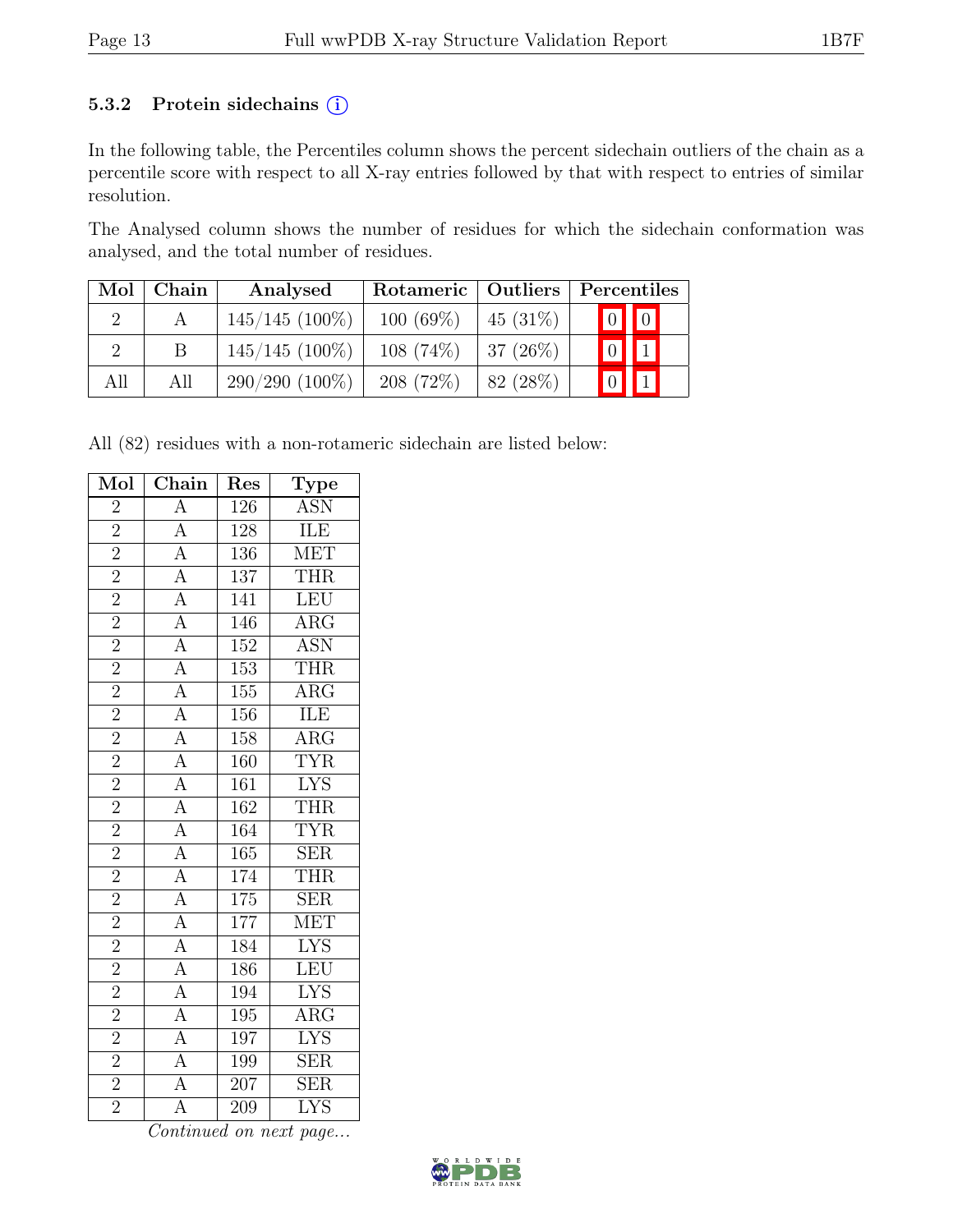| $\overline{\text{Mol}}$                              | $\overline{\text{Chain}}$                                                                                                                                                                                                                                                                                                                                                     | $\overline{\text{Res}}$ | $\sum_{i=1}^{\infty}$<br><b>Type</b> |
|------------------------------------------------------|-------------------------------------------------------------------------------------------------------------------------------------------------------------------------------------------------------------------------------------------------------------------------------------------------------------------------------------------------------------------------------|-------------------------|--------------------------------------|
| $\overline{2}$                                       | $\overline{A}$                                                                                                                                                                                                                                                                                                                                                                | $\overline{221}$        | $\overline{\text{THR}}$              |
| $\overline{2}$                                       |                                                                                                                                                                                                                                                                                                                                                                               | 224                     | $\overline{\text{ASP}}$              |
| $\overline{2}$                                       |                                                                                                                                                                                                                                                                                                                                                                               | $\overline{225}$        | $\overline{\text{ASP}}$              |
|                                                      |                                                                                                                                                                                                                                                                                                                                                                               | $\overline{226}$        | GLN                                  |
| $\frac{2}{2}$                                        |                                                                                                                                                                                                                                                                                                                                                                               | $\overline{233}$        | <b>LYS</b>                           |
| $\overline{2}$                                       |                                                                                                                                                                                                                                                                                                                                                                               | 236                     | $\overline{\text{SER}}$              |
| $\overline{2}$                                       |                                                                                                                                                                                                                                                                                                                                                                               | $\overline{243}$        | LEU                                  |
| $\overline{2}$                                       |                                                                                                                                                                                                                                                                                                                                                                               | $\frac{247}{ }$         | LEU                                  |
| $\overline{2}$                                       |                                                                                                                                                                                                                                                                                                                                                                               | $\overline{248}$        |                                      |
| $\overline{2}$                                       |                                                                                                                                                                                                                                                                                                                                                                               | $\overline{250}$        | $\frac{\text{THR}}{\text{ARG}}$      |
| $\overline{2}$                                       |                                                                                                                                                                                                                                                                                                                                                                               | 254                     |                                      |
| $\overline{2}$                                       |                                                                                                                                                                                                                                                                                                                                                                               | $\overline{261}$        | $\frac{\text{VAL}}{\text{LYS}}$      |
| $\overline{2}$                                       |                                                                                                                                                                                                                                                                                                                                                                               | 263                     |                                      |
|                                                      |                                                                                                                                                                                                                                                                                                                                                                               | $\overline{275}$        | GLU<br>VAL                           |
| $\frac{2}{2}$                                        |                                                                                                                                                                                                                                                                                                                                                                               | <b>276</b>              |                                      |
| $\overline{2}$                                       |                                                                                                                                                                                                                                                                                                                                                                               | 278                     | $\overline{\text{GLU}}$              |
| $\overline{2}$                                       |                                                                                                                                                                                                                                                                                                                                                                               | 287                     | $\overline{\text{ARG}}$              |
| $\overline{2}$                                       | $\frac{\overline{A}}{\overline{A}}\frac{\overline{A}}{\overline{A}}\frac{\overline{A}}{\overline{A}}\frac{\overline{A}}{\overline{A}}\frac{\overline{A}}{\overline{A}}\frac{\overline{A}}{\overline{A}}\frac{\overline{A}}{\overline{A}}\frac{\overline{A}}{\overline{A}}\frac{\overline{A}}{\overline{A}}\frac{\overline{A}}{\overline{B}}\frac{\overline{B}}{\overline{B}}$ | 288                     | LEU                                  |
| $\frac{1}{2}$                                        |                                                                                                                                                                                                                                                                                                                                                                               | $\overline{126}$        | $\frac{\rm{ASN}}{\rm{ILE}}$          |
| $\overline{2}$                                       |                                                                                                                                                                                                                                                                                                                                                                               | 128                     |                                      |
| $\overline{2}$                                       | $\overline{B}$                                                                                                                                                                                                                                                                                                                                                                | 134                     | $\overline{\text{GLN}}$              |
| $\overline{2}$                                       | $\overline{B}$                                                                                                                                                                                                                                                                                                                                                                | $\overline{141}$        | LEU                                  |
| $\overline{2}$                                       | $\overline{B}$                                                                                                                                                                                                                                                                                                                                                                | 144                     | <b>LEU</b>                           |
| $\overline{2}$                                       | $\overline{\mathbf{B}}$                                                                                                                                                                                                                                                                                                                                                       | 146                     | $\overline{\text{ARG}}$              |
| $\overline{2}$                                       | $\overline{B}$                                                                                                                                                                                                                                                                                                                                                                | 148                     | ILE                                  |
| $\overline{2}$                                       | $\overline{\mathbf{B}}$                                                                                                                                                                                                                                                                                                                                                       | 152                     | <b>ASN</b>                           |
| $\overline{2}$                                       | $\overline{B}$                                                                                                                                                                                                                                                                                                                                                                | $\overline{155}$        | $\overline{\rm{ARG}}$                |
| $\frac{2}{2}$                                        | $\overline{\mathbf{B}}$                                                                                                                                                                                                                                                                                                                                                       | 158                     | $\overline{\text{ARG}}$              |
|                                                      | $\overline{\mathrm{B}}$                                                                                                                                                                                                                                                                                                                                                       | 159                     | <b>ASP</b>                           |
| $\overline{c}$                                       | Β                                                                                                                                                                                                                                                                                                                                                                             | 160                     | TYR                                  |
| $\overline{2}$                                       | $\boldsymbol{B}$                                                                                                                                                                                                                                                                                                                                                              | 180                     | $\overline{\text{GLN}}$              |
| $\overline{2}$                                       | B                                                                                                                                                                                                                                                                                                                                                                             | 186                     | LEU <sup></sup>                      |
| $\frac{2}{2}$                                        | $\overline{\mathrm{B}}$                                                                                                                                                                                                                                                                                                                                                       | 190                     | THR                                  |
|                                                      | $\overline{\mathbf{B}}$                                                                                                                                                                                                                                                                                                                                                       | 194                     | $\frac{L}{YS}$                       |
| $\overline{2}$                                       | $\overline{\mathbf{B}}$                                                                                                                                                                                                                                                                                                                                                       | $195\,$                 | $\overline{\rm{ARG}}$                |
|                                                      | $\overline{\mathrm{B}}$                                                                                                                                                                                                                                                                                                                                                       | 197                     | <b>LYS</b>                           |
| $\frac{\overline{2}}{2}$<br>$\frac{\overline{2}}{2}$ | $\overline{\mathbf{B}}$                                                                                                                                                                                                                                                                                                                                                       | 221                     | THR                                  |
|                                                      | $\overline{\mathrm{B}}$                                                                                                                                                                                                                                                                                                                                                       | 223                     | $\overline{\text{THR}}$              |
|                                                      | $\overline{\mathbf{B}}$                                                                                                                                                                                                                                                                                                                                                       | 224                     | $\overline{\text{ASP}}$              |
| $\overline{2}$                                       | $\overline{\mathrm{B}}$                                                                                                                                                                                                                                                                                                                                                       | 227                     | LEU                                  |
| $\overline{2}$                                       | $\overline{\mathrm{B}}$                                                                                                                                                                                                                                                                                                                                                       | 236                     | $\overline{\text{SER}}$              |
| $\overline{2}$                                       | $\overline{\mathrm{B}}$                                                                                                                                                                                                                                                                                                                                                       | $\overline{2}37$        | ILE                                  |

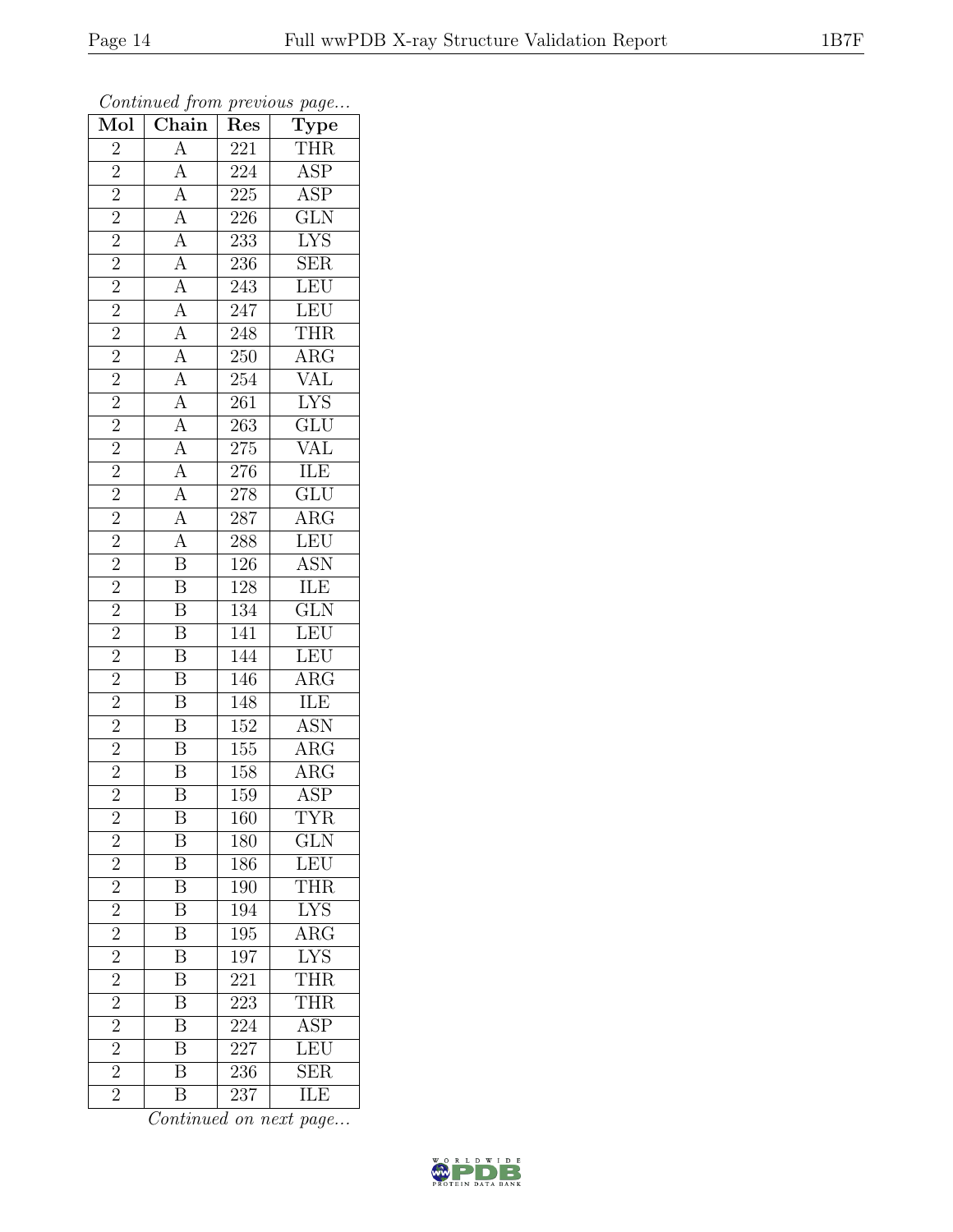| Mol            | Chain            | Res | Type       |
|----------------|------------------|-----|------------|
| $\overline{2}$ | B                | 240 | <b>LYS</b> |
| $\overline{2}$ | B                | 246 | <b>LYS</b> |
| $\overline{2}$ | B                | 247 | <b>LEU</b> |
| $\overline{2}$ | B                | 250 | $\rm{ARG}$ |
| $\overline{2}$ | B                | 261 | <b>LYS</b> |
| $\overline{2}$ | B                | 262 | $\rm{ARG}$ |
| $\overline{2}$ | B                | 263 | GLU        |
| $\overline{2}$ | B                | 266 | <b>GLN</b> |
| $\overline{2}$ | B                | 270 | <b>SER</b> |
| $\overline{2}$ | $\boldsymbol{B}$ | 278 | GLU        |
| $\overline{2}$ | B                | 282 | GLN        |
| $\overline{2}$ | B                | 287 | $\rm{ARG}$ |
| $\overline{2}$ | B                | 288 | LEU        |

Sometimes sidechains can be flipped to improve hydrogen bonding and reduce clashes. All (6) such sidechains are listed below:

| Mol                         | Chain | Res | <b>Type</b>               |
|-----------------------------|-------|-----|---------------------------|
| 2                           |       | 126 | $\overline{\mathrm{ASN}}$ |
| 2                           |       | 134 | <b>GLN</b>                |
| $\mathcal{D}_{\mathcal{L}}$ |       | 241 | ASN                       |
| $\overline{2}$              | В     | 124 | <b>ASN</b>                |
| $\mathcal{D}_{\mathcal{L}}$ | В     | 126 | ASN                       |
| 2                           |       | 134 | <b>GLN</b>                |

#### 5.3.3 RNA (i)

| Mol | Chain | Analysed        | <b>Backbone Outliers   Pucker Outliers</b> |           |
|-----|-------|-----------------|--------------------------------------------|-----------|
|     |       | $12/12$ (100\%) | $6(50\%)$                                  | 4(33%)    |
|     |       | $12/12$ (100\%) | 7(58%)                                     | $5(41\%)$ |
|     | All   | $24/24$ (100%)  | $13(54\%)$                                 | $9(37\%)$ |

All (13) RNA backbone outliers are listed below:

| $Mol$   Chain | Res | <b>Type</b> |
|---------------|-----|-------------|
|               |     |             |
| Ρ             |     |             |
| Р             |     |             |
| Р             |     |             |
| Р             | 11  |             |
|               | 12  |             |

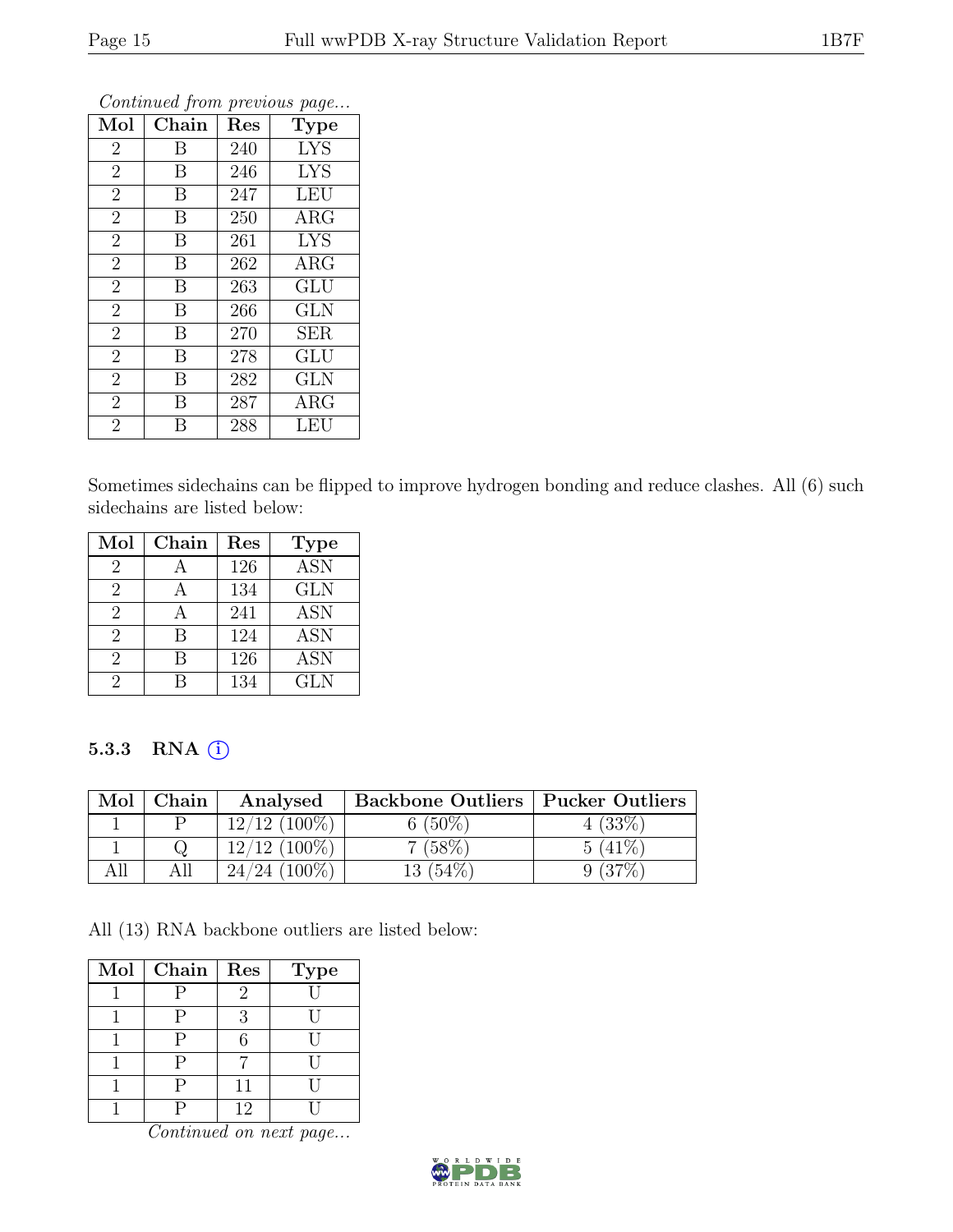Continued from previous page...

| Mol | Chain | Res            | <b>Type</b> |
|-----|-------|----------------|-------------|
|     |       | $\overline{2}$ |             |
|     |       | 3              |             |
|     |       |                | G           |
|     |       | 6              |             |
|     |       |                |             |
|     |       | 11             |             |
|     |       | 12             |             |

All (9) RNA pucker outliers are listed below:

| Mol | Chain | Res            | <b>Type</b>    |
|-----|-------|----------------|----------------|
| 1   | Р     |                | $\overline{G}$ |
| 1   | Ρ     | 3              | Ħ              |
| 1   | Ρ     | 6              |                |
| 1   | Ρ     | 11             |                |
| 1   | پ     |                | G              |
|     |       | $\overline{2}$ |                |
| 1   | J     | 3              |                |
| 1   |       | 6              |                |
|     |       | 11             |                |

#### 5.4 Non-standard residues in protein, DNA, RNA chains  $(i)$

There are no non-standard protein/DNA/RNA residues in this entry.

#### 5.5 Carbohydrates  $(i)$

There are no monosaccharides in this entry.

#### 5.6 Ligand geometry  $(i)$

There are no ligands in this entry.

### 5.7 Other polymers  $(i)$

There are no such residues in this entry.

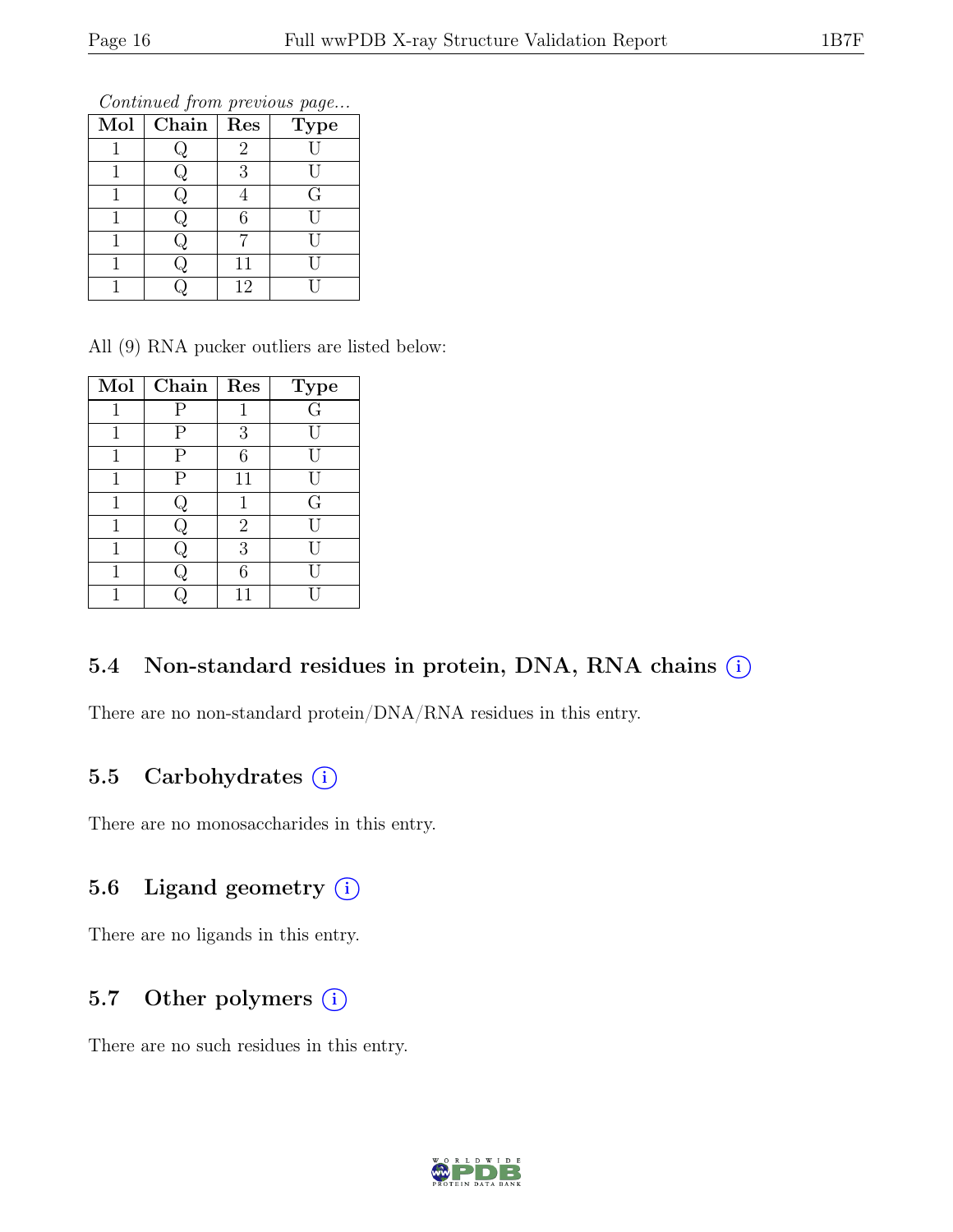### 5.8 Polymer linkage issues (i)

There are no chain breaks in this entry.